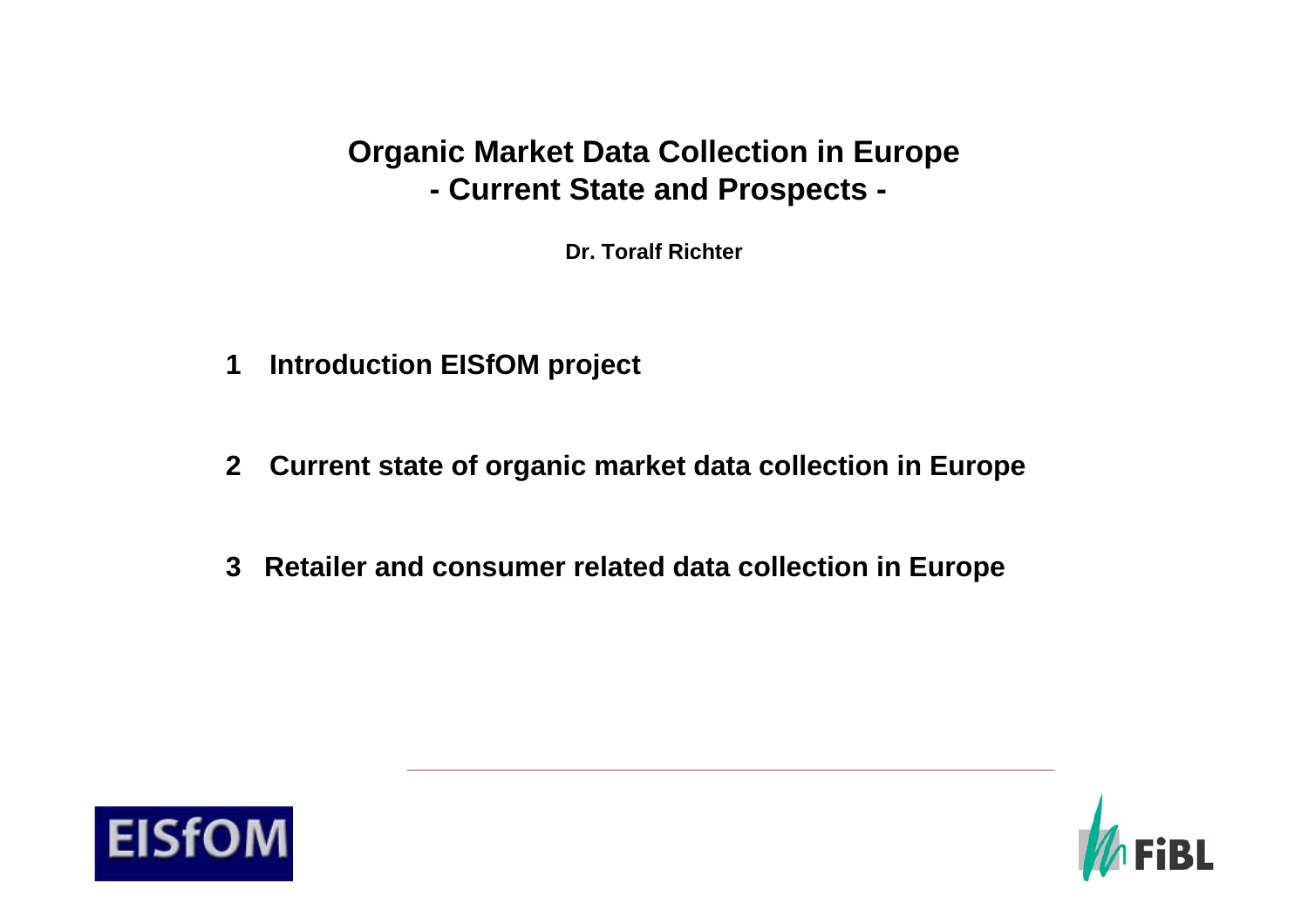#### **1Introduction – Why EISfOM started?**



- • European markets for organic products developed fast in recent years
- EU-research projects like OFCAP and OMIaRD and FiBL market studies have shown that in many countries data gathering takes place, however unsystematically
- $\bullet$  Project results [\(OFCAP, OMIaRD\) showed](http://images.google.de/imgres?imgurl=http://dict.tu-chemnitz.de/lists/anna/zahlen.jpg&imgrefurl=http://dict.tu-chemnitz.de/lists/100zahlen.html&h=478&w=525&sz=35&tbnid=ohCMxf_OZEIJ:&tbnh=117&tbnw=129&start=10&prev=/images%3Fq%3DZahlen%26hl%3Dde%26lr%3D) a high demand for organic production and market data
- However very basic data such as certified organic holdings, land areas and livestock numbers are reported currently



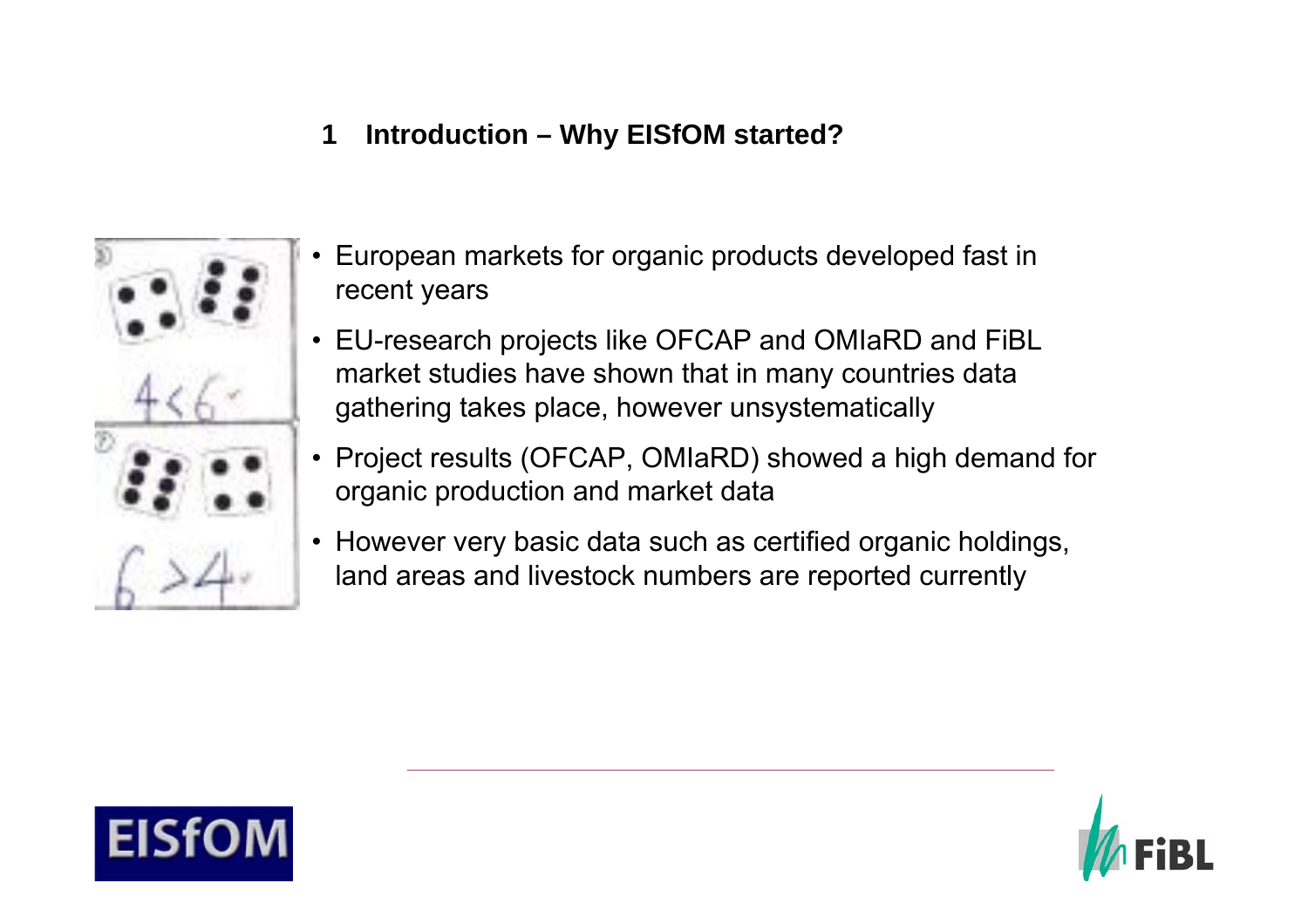#### **1Introduction – Project approach**



- • Review current conventional and organic data collection and processing [systems \(DCPS\) in Europe](http://images.google.de/imgres?imgurl=http://dict.tu-chemnitz.de/lists/anna/zahlen.jpg&imgrefurl=http://dict.tu-chemnitz.de/lists/100zahlen.html&h=478&w=525&sz=35&tbnid=ohCMxf_OZEIJ:&tbnh=117&tbnw=129&start=10&prev=/images%3Fq%3DZahlen%26hl%3Dde%26lr%3D)
- Develop proposals for harmonizing data collection and processing methods and improving data quality
- Case study research of European benchmarks in organic data collection and processing systems (DCPS)
- Prepare a framework for the development of a Europe-wide database for organic markets



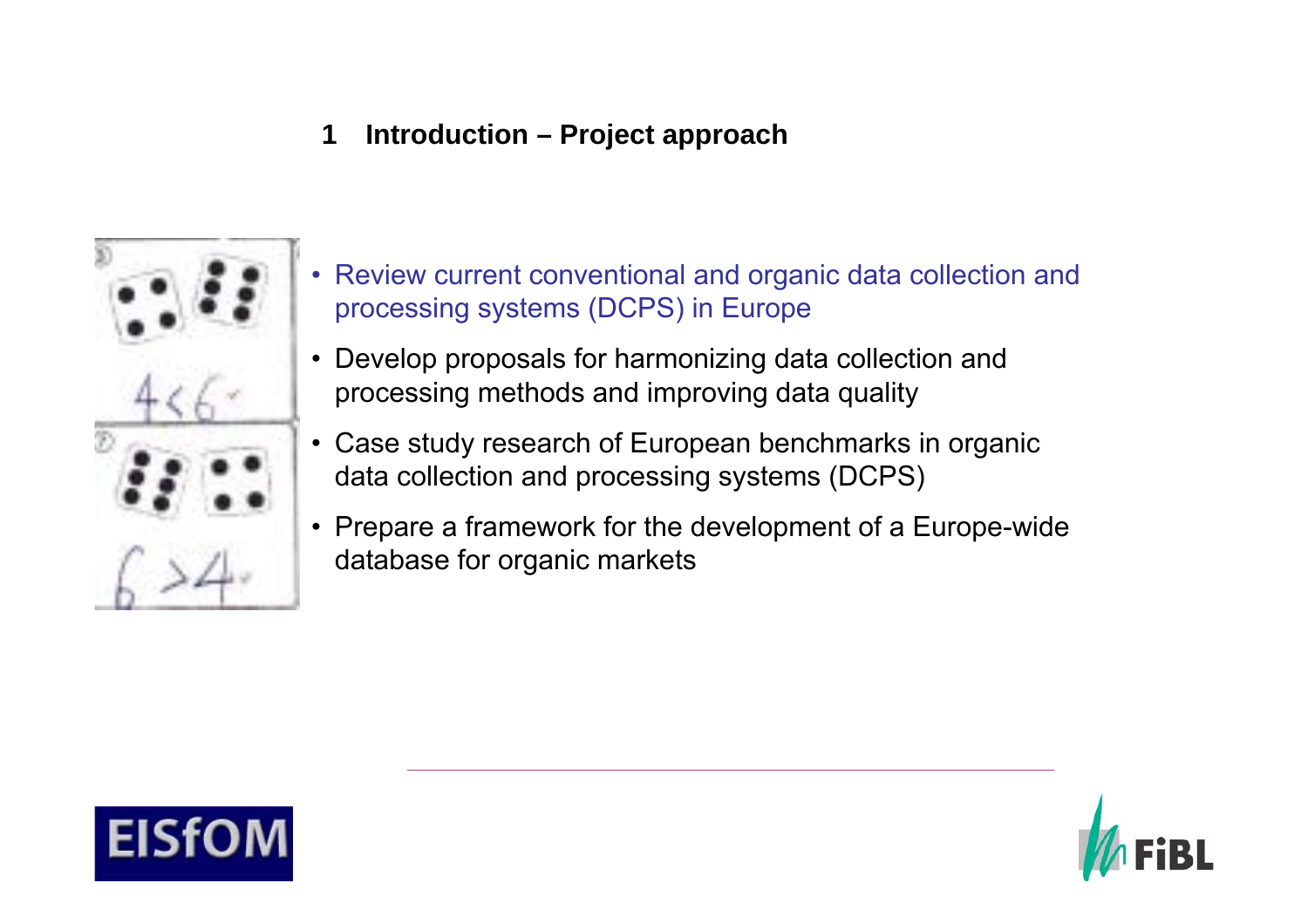#### **2Current state of data collection – Approach to collect information**





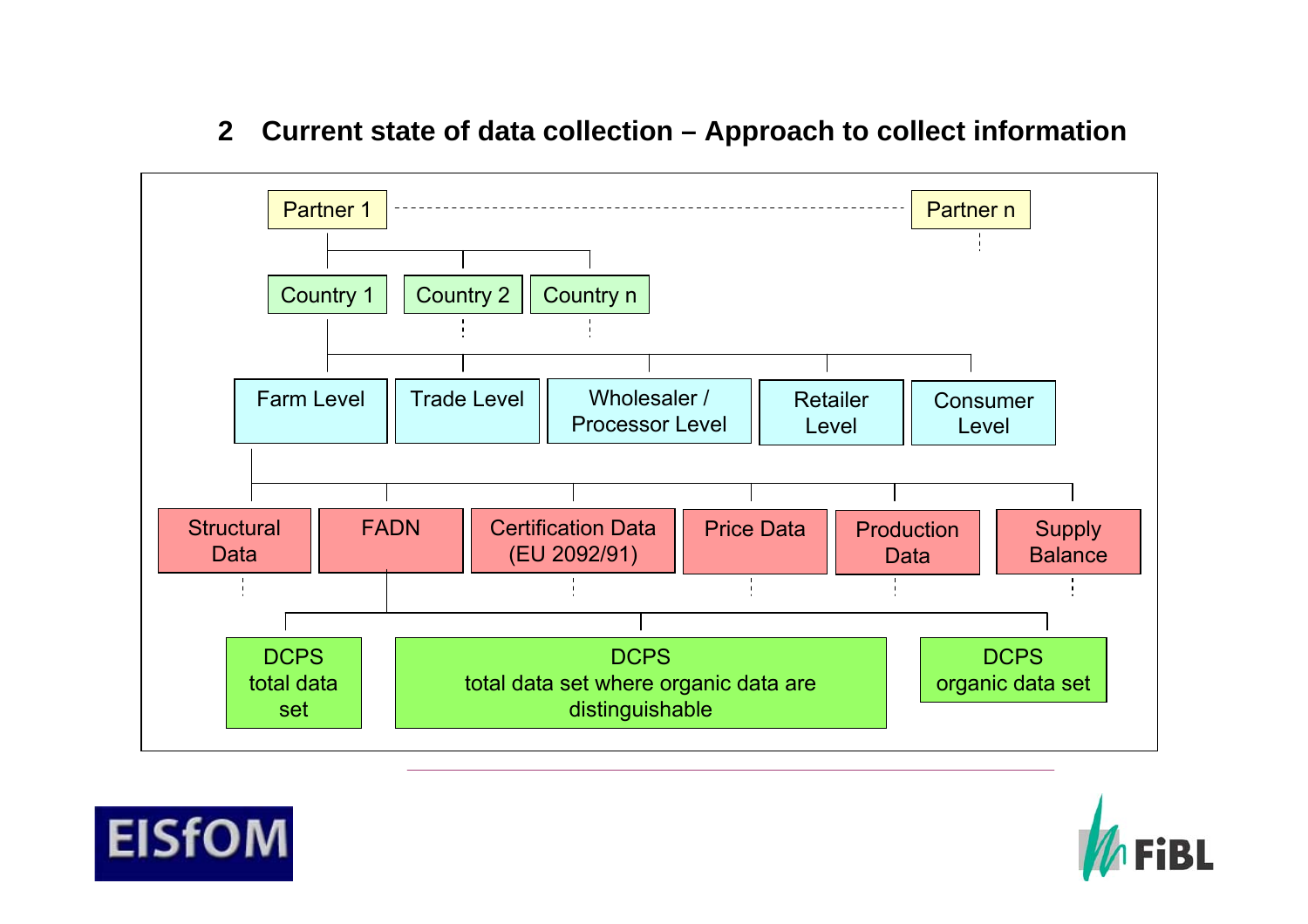#### **2Current state of data collection - Evaluation of DCPS**

- 1.Does exist at least one DCPS with organic data collection?
- 2. Does exist at least one DCPS where organic data are integrated into [a total DCPS and distinguishable?](http://images.google.de/imgres?imgurl=http://dict.tu-chemnitz.de/lists/anna/zahlen.jpg&imgrefurl=http://dict.tu-chemnitz.de/lists/100zahlen.html&h=478&w=525&sz=35&tbnid=ohCMxf_OZEIJ:&tbnh=117&tbnw=129&start=10&prev=/images%3Fq%3DZahlen%26hl%3Dde%26lr%3D)
- 3. Does exist at least one DCPS which allows a direct comparison between organic and total data?
- 4. Does exist at least one DCPS with organic data which bases on a census or representative approach?
- 5. Does exist at least one DCPS with organic data collection at least once per year?
- 6. Does exist at least one DCPS with organic data where data / reports are disseminated at least once per year
- 7. Does exist at least one DCPS with organic data which run data quality management systems



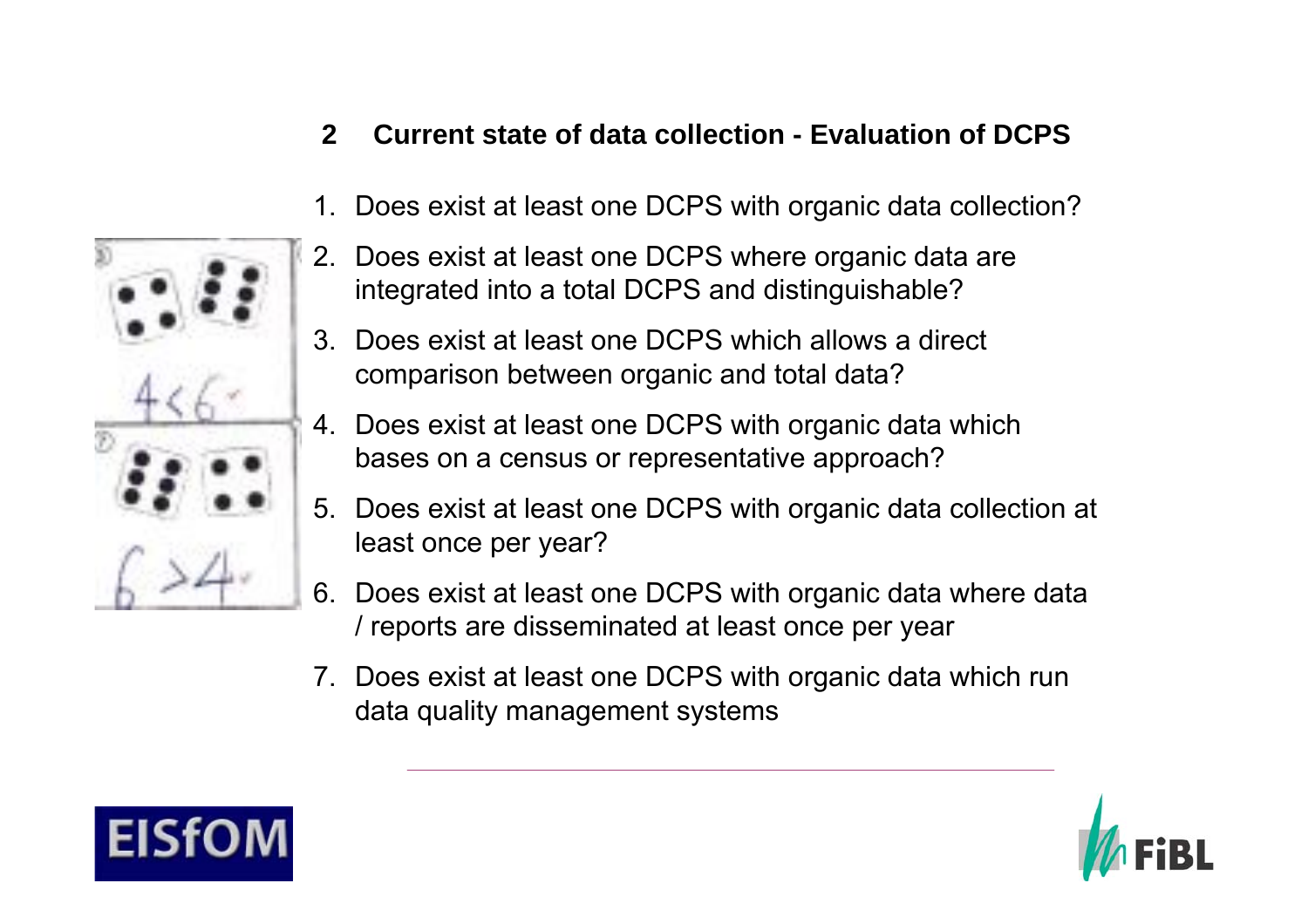## **2 Current state of data collection – European Overview**

| <b>Farm Level - FSS</b>                                                                                      | Austria | Belgium                   | Bulgaria | Czech Republic | Cyprus | Denmark | Estonia                   | Finland | Germany | France | Greece | Hungary | Ireland      | Iceland | ltaly | Liechtenstein | Lithuania                 | Latvia | Luxembourg | The Netherlands | Norway | Poland | Romania | Slovakia | Slovenia | Sweden | Switzerland | Spain | Turkey | $\leq$ | Total |
|--------------------------------------------------------------------------------------------------------------|---------|---------------------------|----------|----------------|--------|---------|---------------------------|---------|---------|--------|--------|---------|--------------|---------|-------|---------------|---------------------------|--------|------------|-----------------|--------|--------|---------|----------|----------|--------|-------------|-------|--------|--------|-------|
| 1. At least one DCPS with<br>organic data collection                                                         | x       | $\boldsymbol{\mathsf{x}}$ | X        | X              |        | x       | $\boldsymbol{\mathsf{x}}$ | х       | x       | X      | X      | X       | $\mathsf{x}$ | X       | x     | X             | $\mathsf{x}$              | X      | x          | X               | X      |        | X       | X        | x        | х      | х           | x     | x      | X      | 28    |
| 2. At least one DCPS where<br>organic data are integrated into<br>a total DCPS and<br>distinguishable        | x       |                           |          | $\mathsf{x}$   |        | x       | X                         | X       | X       |        |        | X       |              | X       | X     | X             | X                         |        |            | X               | X      |        |         |          |          | X      | X           |       |        |        | 15    |
| 3. At least one DCPS which<br>allows a direct comparison<br>between organic and total                        | x       |                           |          |                |        | x       | X                         | х       | x       | x      |        |         |              |         | х     | X             | X                         |        |            | X               | X      |        |         |          |          | х      | X           |       |        |        | 13    |
| Filter: Only those DCPSs considered which apply for all paragraphs 1,2,3                                     |         |                           |          |                |        |         |                           |         |         |        |        |         |              |         |       |               |                           |        |            |                 |        |        |         |          |          |        |             |       |        |        |       |
| 4. At least one DCPS with<br>organic data which bases on a<br>census or representative<br>approach           | X       |                           |          |                |        | X       | $\boldsymbol{\mathsf{x}}$ | X       | X       |        |        |         |              |         | X     |               | X                         |        |            | X               | x      |        |         |          |          | x      | X           |       |        |        | 11    |
| 5. At least one DCPS with<br>organic data collection at least<br>once per year                               |         |                           |          |                |        | x       | X                         | X       | x       |        |        |         |              |         | x     | x             | X                         |        |            | X               | x      |        |         |          |          | x      | X           |       |        |        | 11    |
| 6. At least one DCPS with<br>organic data where data /<br>reports are disseminated at<br>least once per year |         |                           |          |                |        | x       | X                         | X       | x       |        |        |         |              |         | x     | X             | $\boldsymbol{\mathsf{x}}$ |        |            | X               | X      |        |         |          |          | X      | X           |       |        |        | 11    |
| 7. At least one DCPS with<br>organic data which run data<br>quality management systems                       | x       |                           |          |                |        | x       | X                         | х       | x       |        |        |         |              |         | х     | X             |                           |        |            | X               | X      |        |         |          |          | х      | X           |       |        |        | 11    |



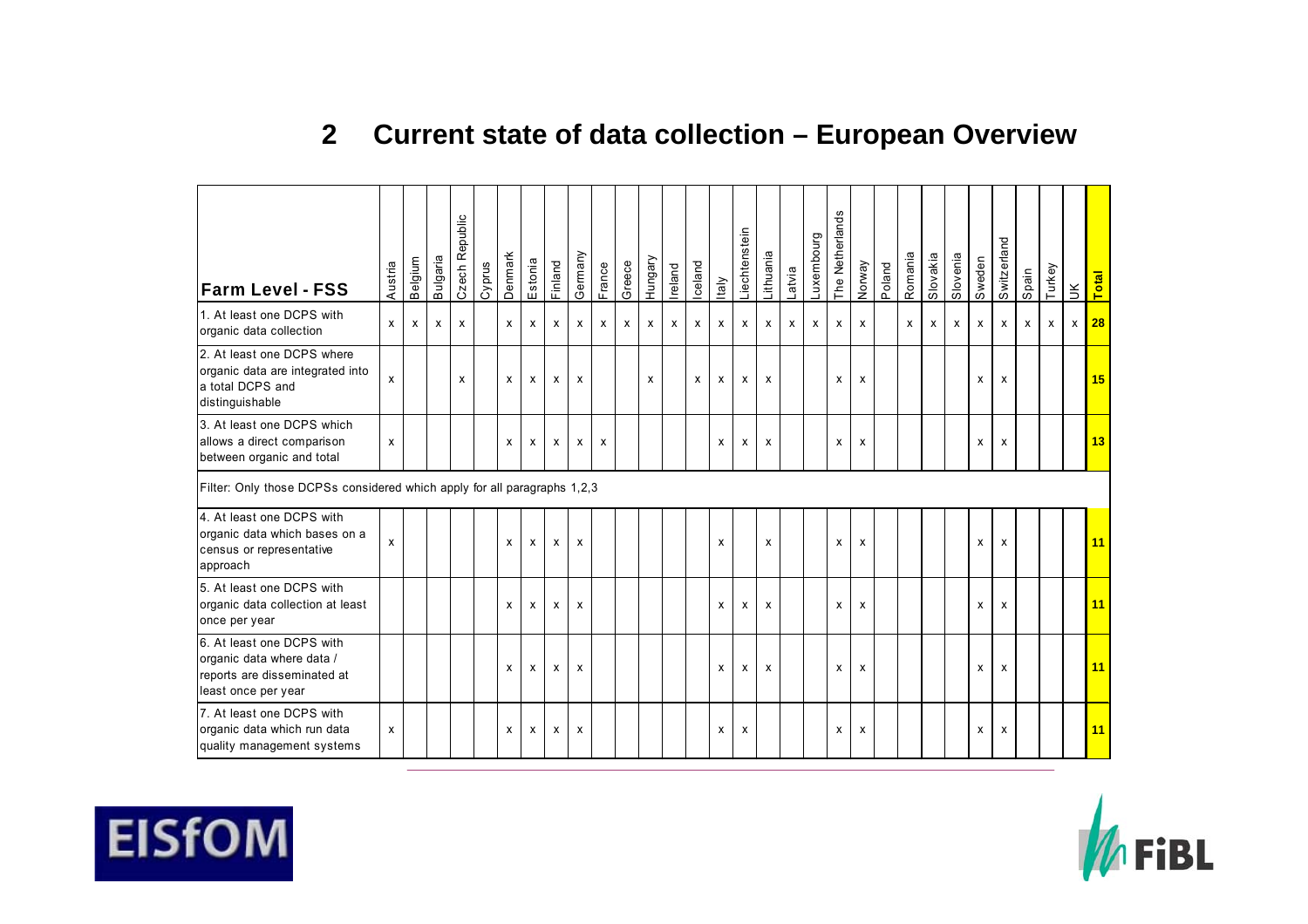## **2 Current state of data collection – European Overview**

| <b>Farm Level -</b><br>Production<br><b>Statistics</b>                                                       | Austria | Belgium | Bulgaria | Czech Republic | Cyprus | Denmark | Estonia | Finland                   | Gemany | France | Greece | Hungary | Ireland | Iceland | Italy | Liechtenstein | Lithuania | Latvia | Luxembourg | The Netherlands | Norway | Poland | Romania | Slovakia | Slovenia | Sweden | Switzerland | Spain | Turkey | $\leq$ | Total |
|--------------------------------------------------------------------------------------------------------------|---------|---------|----------|----------------|--------|---------|---------|---------------------------|--------|--------|--------|---------|---------|---------|-------|---------------|-----------|--------|------------|-----------------|--------|--------|---------|----------|----------|--------|-------------|-------|--------|--------|-------|
| 1. At least one DCPS with<br>organic data collection                                                         | X       |         | X        |                |        | X       |         | X                         | x      |        |        |         |         |         |       | X             |           |        |            |                 | X      |        |         |          |          | X      |             |       | X      | X      | 10    |
| 2. At least one DCPS where<br>organic data are integrated into<br>a total DCPS and<br>distinguishable        | х       |         |          |                |        | X       |         | X                         | х      |        |        |         |         |         |       | X             |           |        |            |                 | X      |        |         |          |          | х      |             |       |        |        |       |
| 3. At least one DCPS which<br>allows a direct comparison<br>between organic and total                        | x       |         |          |                |        | X       |         | x                         | х      |        |        |         |         |         |       | X             |           |        |            |                 | X      |        |         |          |          | x      |             |       |        |        |       |
| Filter: Only those DCPSs considered which apply for all paragraphs 1,2,3                                     |         |         |          |                |        |         |         |                           |        |        |        |         |         |         |       |               |           |        |            |                 |        |        |         |          |          |        |             |       |        |        |       |
| 4. At least one DCPS with<br>organic data which bases on a<br>census or representative<br>approach           | x       |         |          |                |        |         |         | X                         | X      |        |        |         |         |         |       |               |           |        |            |                 |        |        |         |          |          | x      |             |       |        |        |       |
| 5. At least one DCPS with<br>organic data collection at least<br>once per year                               | X       |         |          |                |        |         |         | $\boldsymbol{\mathsf{x}}$ | x      |        |        |         |         |         |       | X             |           |        |            |                 | X      |        |         |          |          | x      |             |       |        |        | 6     |
| 6. At least one DCPS with<br>organic data where data /<br>reports are disseminated at<br>least once per year | х       |         |          |                |        |         |         | X                         | х      |        |        |         |         |         |       | X             |           |        |            |                 |        |        |         |          |          | х      |             |       |        |        | 5.    |
| 7. At least one DCPS with<br>organic data which run data<br>quality management systems                       | X       |         |          |                |        |         |         |                           | X      |        |        |         |         |         |       | X             |           |        |            |                 |        |        |         |          |          | х      |             |       |        |        |       |



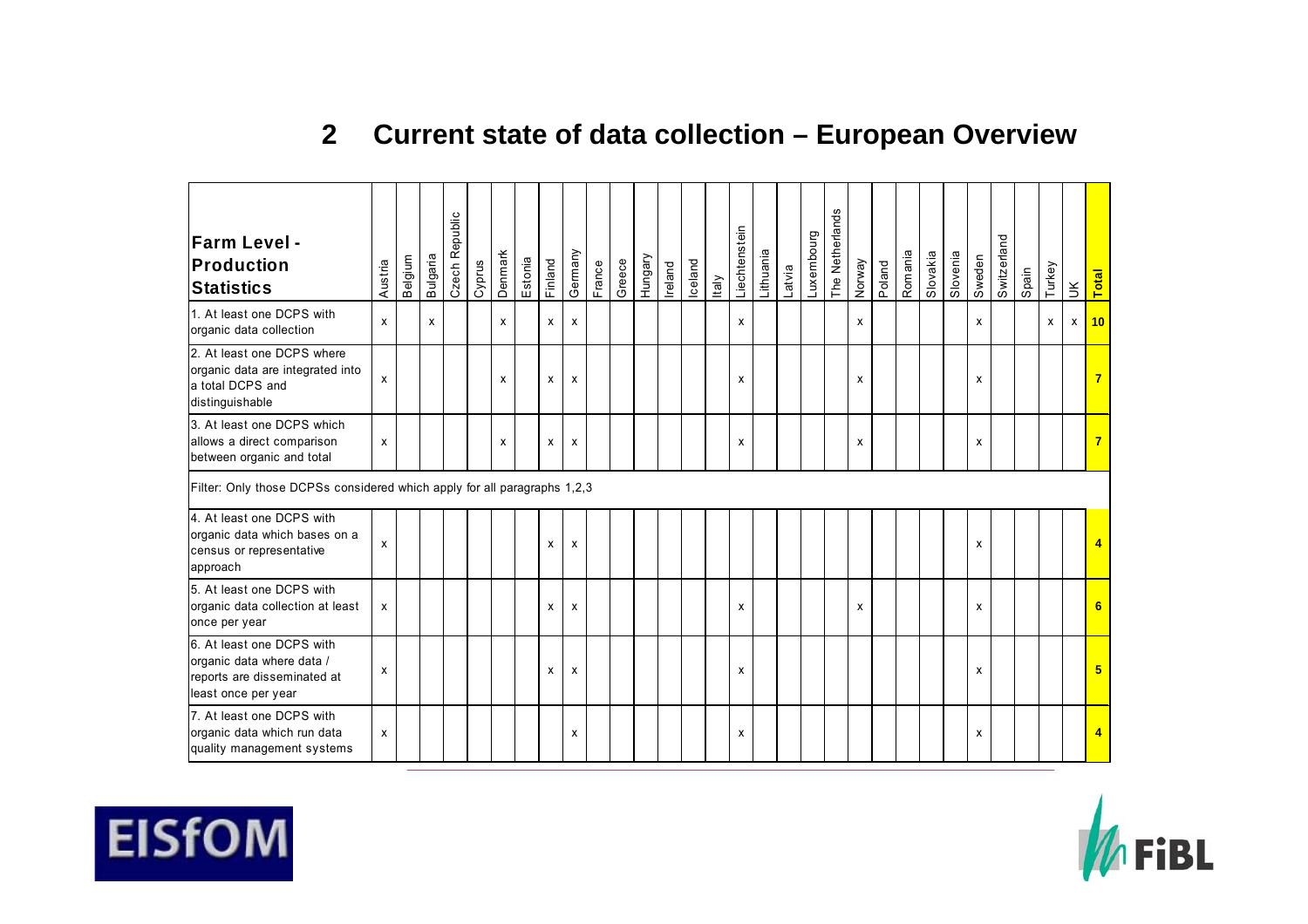## **2 Current state of data collection – European Overview**

| E<br>Foreign Trade Level                                                                                     | Belgium | <b>Bulgaria</b> | Czech Republic | Cyprus | Denmark | Estonia | Finland | Germany | France | Greece | Hungary | Ireland | Iceland | Italy                     | Liechtenstein | Lithuania | Latvia | Luxembourg | The Netherlands | Vewon | Poland | Romania | Slovakia | Slovenia | Sweden | Switzerland  | Spain | Turkey       | $\leq$ | Total                   |
|--------------------------------------------------------------------------------------------------------------|---------|-----------------|----------------|--------|---------|---------|---------|---------|--------|--------|---------|---------|---------|---------------------------|---------------|-----------|--------|------------|-----------------|-------|--------|---------|----------|----------|--------|--------------|-------|--------------|--------|-------------------------|
| 1. At least one DCPS with<br>organic data collection                                                         |         | x               | X              |        | X       |         |         |         | X      |        |         |         |         | $\boldsymbol{\mathsf{x}}$ |               | X         |        |            | x               |       |        |         |          |          | X      | $\mathsf{x}$ |       | $\mathsf{x}$ | X      | $\sqrt{11}$             |
| 2. At least one DCPS where<br>organic data are integrated into<br>a total DCPS and<br>distinguishable        |         |                 |                |        |         |         |         |         |        |        |         |         |         |                           |               |           |        |            | x               |       |        |         |          |          | X      |              |       | X            |        | 3                       |
| 3. At least one DCPS which<br>allows a direct comparison<br>between organic and total                        |         |                 |                |        |         |         |         |         |        |        |         |         |         |                           |               |           |        |            | x               |       |        |         |          |          |        |              |       | x            |        | $\overline{2}$          |
| Filter: Only those DCPSs considered which apply for all paragraphs 1,2,3                                     |         |                 |                |        |         |         |         |         |        |        |         |         |         |                           |               |           |        |            |                 |       |        |         |          |          |        |              |       |              |        |                         |
| 4. At least one DCPS with<br>organic data which bases on a<br>census or representative<br>approach           |         |                 |                |        |         |         |         |         |        |        |         |         |         |                           |               |           |        |            | X               |       |        |         |          |          |        |              |       |              |        | 1                       |
| 5. At least one DCPS with<br>organic data collection at least<br>once per year                               |         |                 |                |        |         |         |         |         |        |        |         |         |         |                           |               |           |        |            | x               |       |        |         |          |          |        |              |       | X            |        | $\overline{2}$          |
| 6. At least one DCPS with<br>organic data where data /<br>reports are disseminated at<br>least once per year |         |                 |                |        |         |         |         |         |        |        |         |         |         |                           |               |           |        |            | x               |       |        |         |          |          |        |              |       | x            |        | $\overline{2}$          |
| 7. At least one DCPS with<br>organic data which run data<br>quality management systems                       |         |                 |                |        |         |         |         |         |        |        |         |         |         |                           |               |           |        |            | x               |       |        |         |          |          |        |              |       |              |        | $\overline{\mathbf{1}}$ |

# **EISfOM**

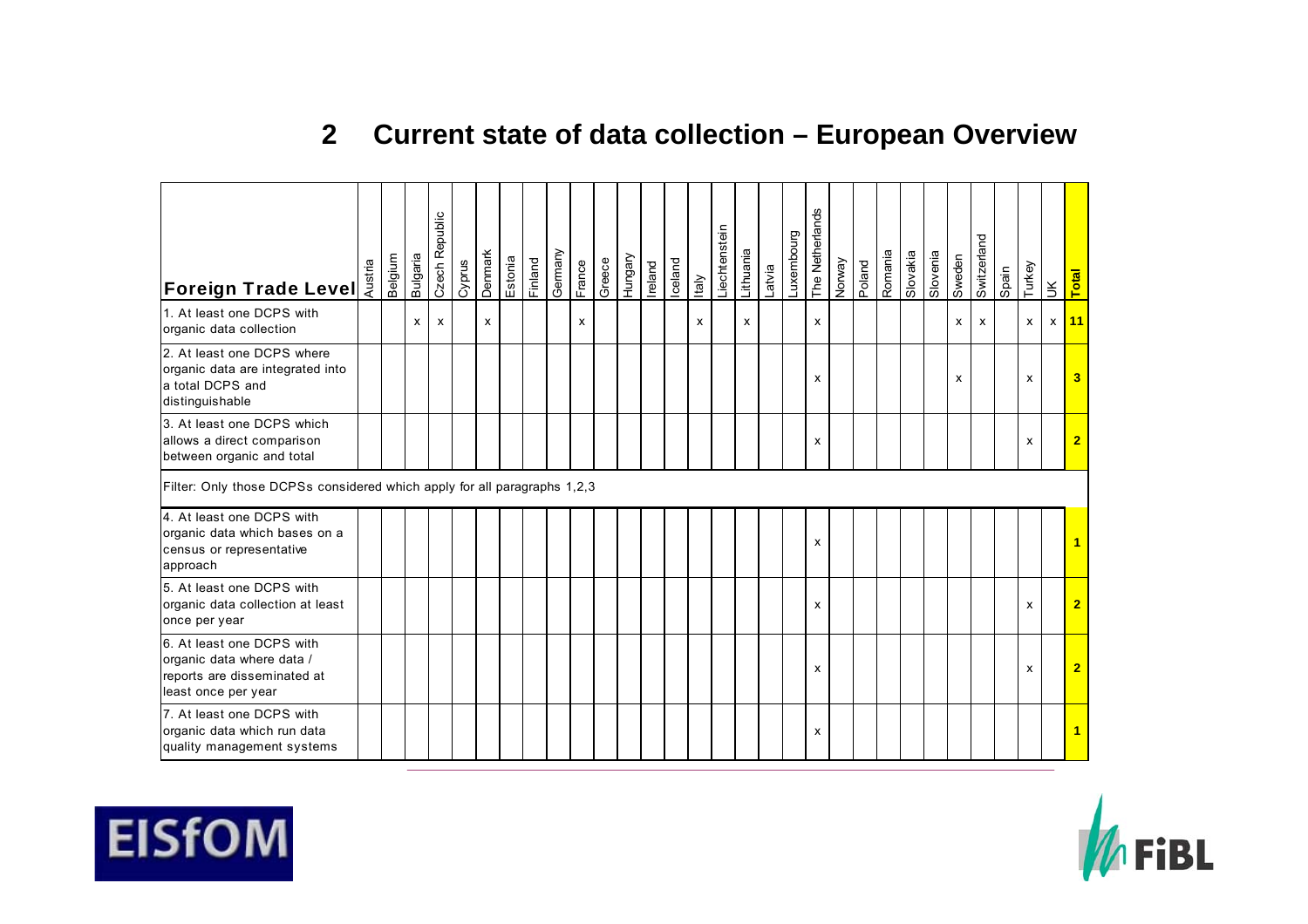#### **3Current state of data collection – Retailer level**

| <b>Retailer Level</b>                                                                                        | Austria | Belgium | <b>Bulgaria</b> | Czech Republic | Cyprus | Denmark | Estonia | Finland | Germany                   | France | Greece | Hungary | Ireland | Iceland | Italy | Liechtenstein | Lithuania | Latvia | Luxembourg | The Netherlands | Norway | Poland | Romania | Slovakia | Slovenia | Sweden | Switzerland | Spain | Turkey | $\leq$ | Total                   |
|--------------------------------------------------------------------------------------------------------------|---------|---------|-----------------|----------------|--------|---------|---------|---------|---------------------------|--------|--------|---------|---------|---------|-------|---------------|-----------|--------|------------|-----------------|--------|--------|---------|----------|----------|--------|-------------|-------|--------|--------|-------------------------|
| 1. At least one DCPS with<br>organic data collection                                                         |         |         |                 | x              |        |         |         | X       | х                         |        |        |         |         |         | x     |               |           |        |            | x               | X      |        |         |          |          |        | X           |       |        | X      | 8                       |
| 2. At least one DCPS where<br>organic data are integrated into<br>a total DCPS and<br>distinguishable        |         |         |                 |                |        |         |         | x       | х                         |        |        |         |         |         |       |               |           |        |            | x               | х      |        |         |          |          |        | x           |       |        | x      | 6                       |
| 3. At least one DCPS which<br>allows a direct comparison<br>between organic and total                        |         |         |                 |                |        |         |         | x       | х                         |        |        |         |         |         |       |               |           |        |            | x               | х      |        |         |          |          |        | x           |       |        | X      | 6                       |
| Filter: Only those DCPSs considered which apply for all paragraphs 1,2,3                                     |         |         |                 |                |        |         |         |         |                           |        |        |         |         |         |       |               |           |        |            |                 |        |        |         |          |          |        |             |       |        |        |                         |
| 4. At least one DCPS with<br>organic data which bases on a<br>census or representative<br>approach           |         |         |                 |                |        |         |         |         | x                         |        |        |         |         |         |       |               |           |        |            |                 |        |        |         |          |          |        | X           |       |        | X      | $\overline{\mathbf{3}}$ |
| 5. At least one DCPS with<br>organic data collection at least<br>once per year                               |         |         |                 |                |        |         |         | x       | х                         |        |        |         |         |         |       |               |           |        |            |                 |        |        |         |          |          |        | x           |       |        | x      | $\blacktriangle$        |
| 6. At least one DCPS with<br>organic data where data /<br>reports are disseminated at<br>least once per year |         |         |                 |                |        |         |         | X       | $\boldsymbol{\mathsf{x}}$ |        |        |         |         |         |       |               |           |        |            |                 |        |        |         |          |          |        | X           |       |        | x      | $\blacktriangle$        |
| 7. At least one DCPS with<br>organic data which run data<br>quality management systems                       |         |         |                 |                |        |         |         |         | x                         |        |        |         |         |         |       |               |           |        |            |                 |        |        |         |          |          |        |             |       |        | х      | $\overline{2}$          |



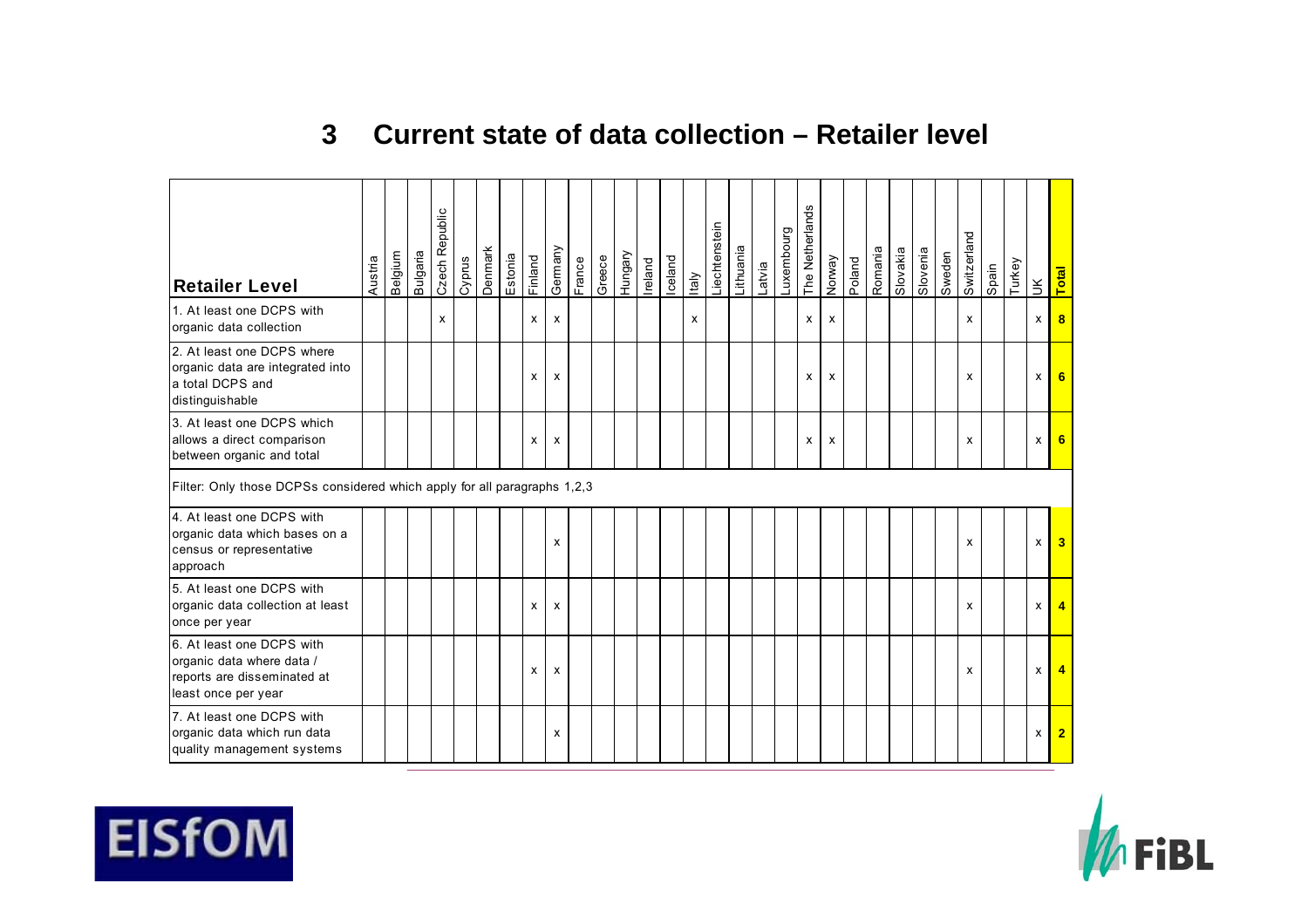**3Current state of data collection – Retailer level**



•

•

- Private research companies have developed sophisticated data collection systems. However in most countries a public demand to get data available is missing.
- • Statistics Denmark (DK): Organic sales data in conv. supermarkets
- •Soil Association: (UK) Organic sales data
- ECO Monitor (NL): Organic sales data
- • ZMP/ACNielsen (DE): Organic sales data for selected products
- •[BioSuisse/GfK \(CH\): Organic sales](http://images.google.de/imgres?imgurl=http://dict.tu-chemnitz.de/lists/anna/zahlen.jpg&imgrefurl=http://dict.tu-chemnitz.de/lists/100zahlen.html&h=478&w=525&sz=35&tbnid=ohCMxf_OZEIJ:&tbnh=117&tbnw=129&start=10&prev=/images%3Fq%3DZahlen%26hl%3Dde%26lr%3D) data
- •PRO-BIO (CZ): Organic sales data
- • BioVista (DE): Retail sales data for specialised organic shops



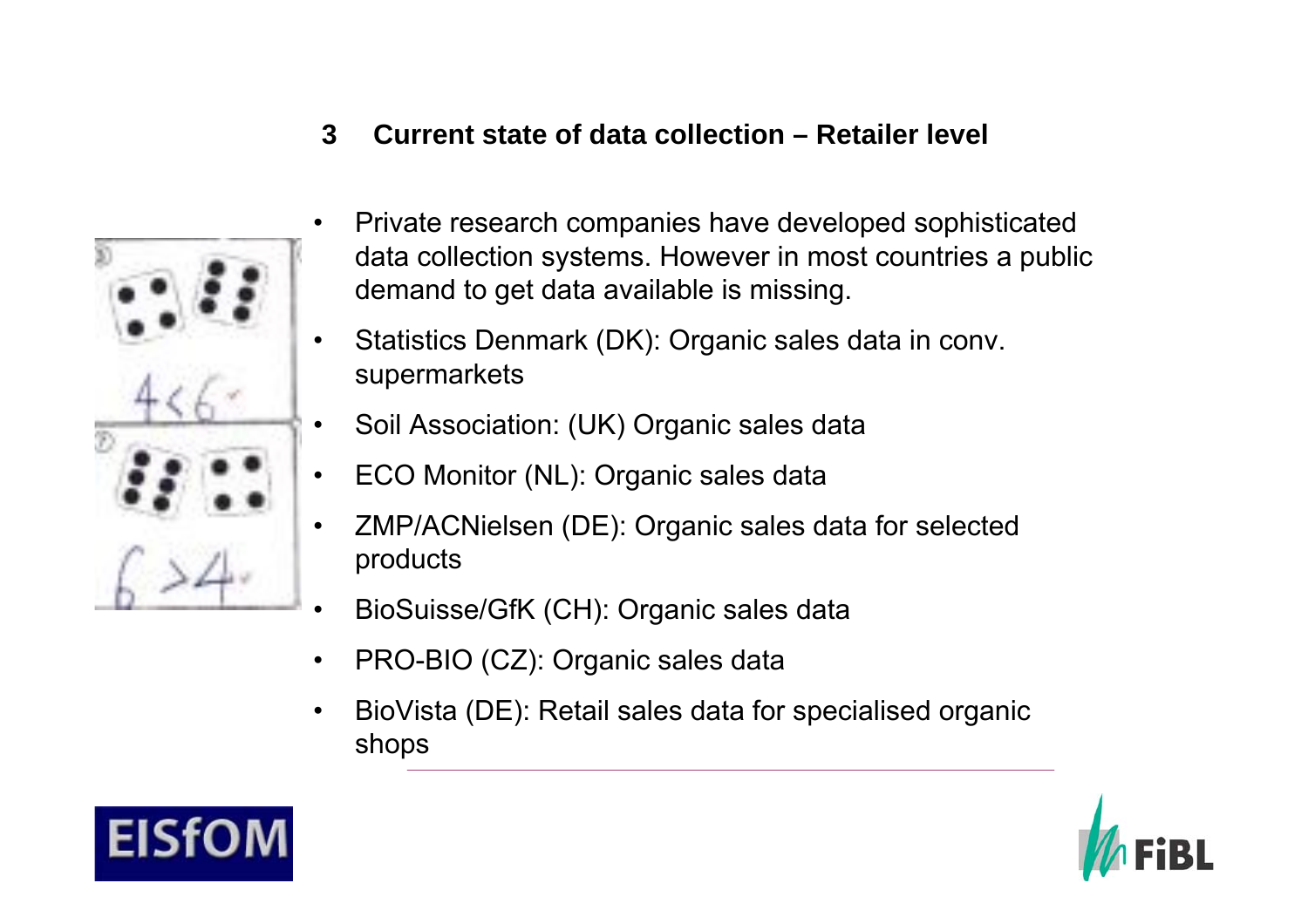#### **3Current state of data collection – Consumer level**

| <b>Consumer Level</b>                                                                                        | Austria | Belgium | Bulgaria | Czech Republic | Cyprus | Denmark                   | Estonia | Finland | Germany | France | Greece | Hungary | Ireland | Iceland | Italy | -iechtenstein | Lithuania | Latvia | Luxembourg | The Netherlands | Norway | Poland | Romania | Slovakia | Slovenia | Sweden | Switzerland | Spain | Turkey | $\leq$ | Total |
|--------------------------------------------------------------------------------------------------------------|---------|---------|----------|----------------|--------|---------------------------|---------|---------|---------|--------|--------|---------|---------|---------|-------|---------------|-----------|--------|------------|-----------------|--------|--------|---------|----------|----------|--------|-------------|-------|--------|--------|-------|
| 1. At least one DCPS with<br>organic data collection                                                         | X       |         | X        |                |        | $\boldsymbol{\mathsf{x}}$ |         |         | x       |        |        |         |         |         |       |               | x         |        |            | X               |        |        |         |          |          |        | X           |       |        | x      | 8     |
| 2. At least one DCPS where<br>organic data are integrated into<br>a total DCPS and<br>distinguishable        | x       |         |          |                |        | x                         |         |         | x       |        |        |         |         |         |       |               |           |        |            | x               |        |        |         |          |          |        | x           |       |        | X      |       |
| 3. At least one DCPS which<br>allows a direct comparison<br>between organic and total                        | X       |         |          |                |        | x                         |         |         | X       |        |        |         |         |         |       |               |           |        |            | X               |        |        |         |          |          |        | X           |       |        | X      | 6     |
| Filter: Only those DCPSs considered which apply for all paragraphs 1,2,3                                     |         |         |          |                |        |                           |         |         |         |        |        |         |         |         |       |               |           |        |            |                 |        |        |         |          |          |        |             |       |        |        |       |
| 4. At least one DCPS with<br>organic data which bases on a<br>census or representative<br>approach           | x       |         |          |                |        | x                         |         |         | X       |        |        |         |         |         |       |               |           |        |            | X               |        |        |         |          |          |        | x           |       |        | X      | 6     |
| 5. At least one DCPS with<br>organic data collection at least<br>once per year                               | x       |         |          |                |        | x                         |         |         | x       |        |        |         |         |         |       |               |           |        |            | x               |        |        |         |          |          |        | x           |       |        | X      | 6     |
| 6. At least one DCPS with<br>organic data where data /<br>reports are disseminated at<br>least once per year | x       |         |          |                |        | x                         |         |         | x       |        |        |         |         |         |       |               |           |        |            | X               |        |        |         |          |          |        | X           |       |        | X      | 6     |
| 7. At least one DCPS with<br>organic data which run data<br>quality management systems                       | x       |         |          |                |        | x                         |         |         | x       |        |        |         |         |         |       |               |           |        |            | X               |        |        |         |          |          |        | x           |       |        | X      | 6     |

# **EISfOM**

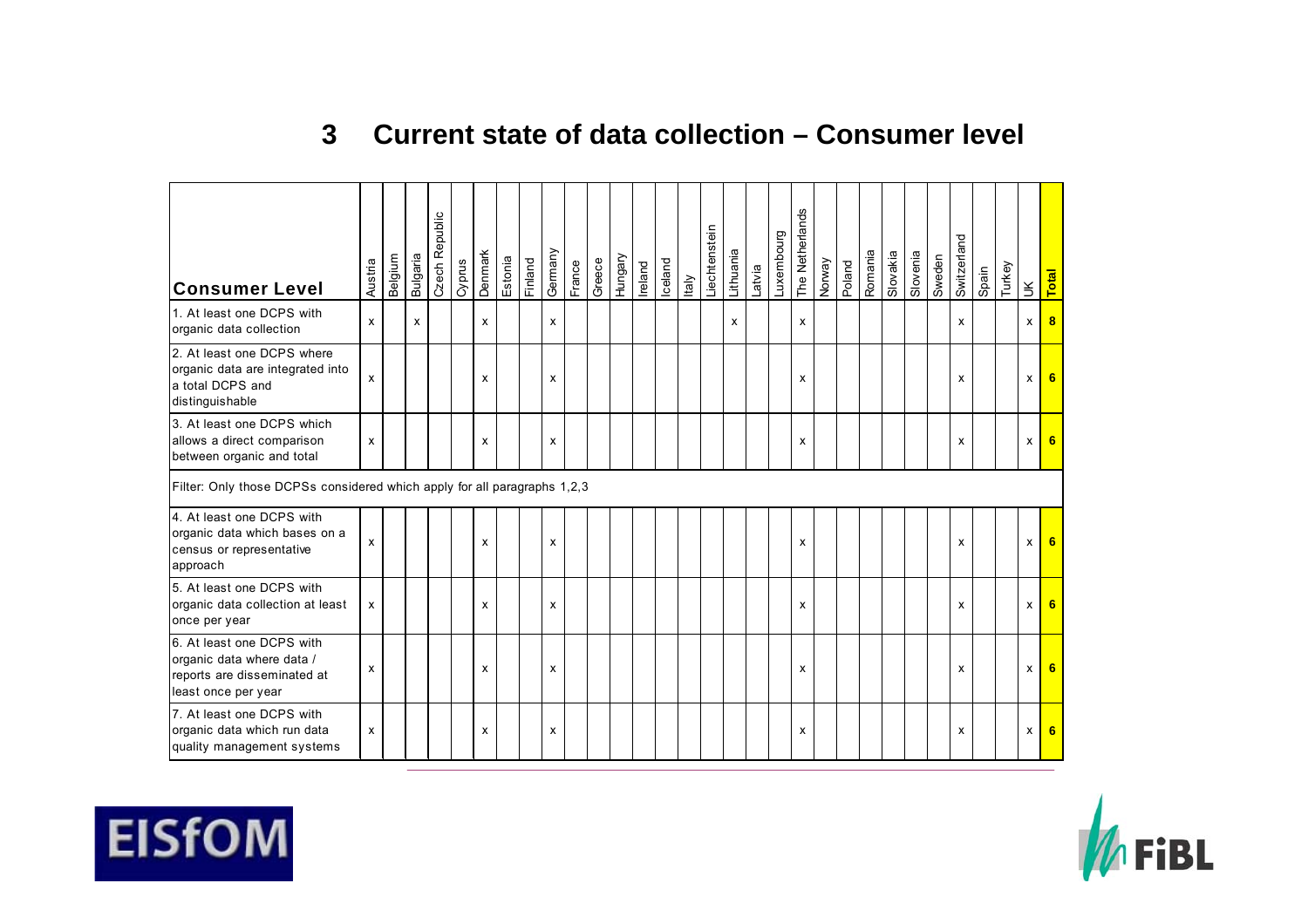**3Current state of data collection – Consumer level**



- •Mostly representative approaches (household panel data)
- •Data are available and customised for paying users (clients)
- •• Time series are rarely available
- • [An international harmonization](http://images.google.de/imgres?imgurl=http://dict.tu-chemnitz.de/lists/anna/zahlen.jpg&imgrefurl=http://dict.tu-chemnitz.de/lists/100zahlen.html&h=478&w=525&sz=35&tbnid=ohCMxf_OZEIJ:&tbnh=117&tbnw=129&start=10&prev=/images%3Fq%3DZahlen%26hl%3Dde%26lr%3D) and comparison of consumer related data presently is not possible



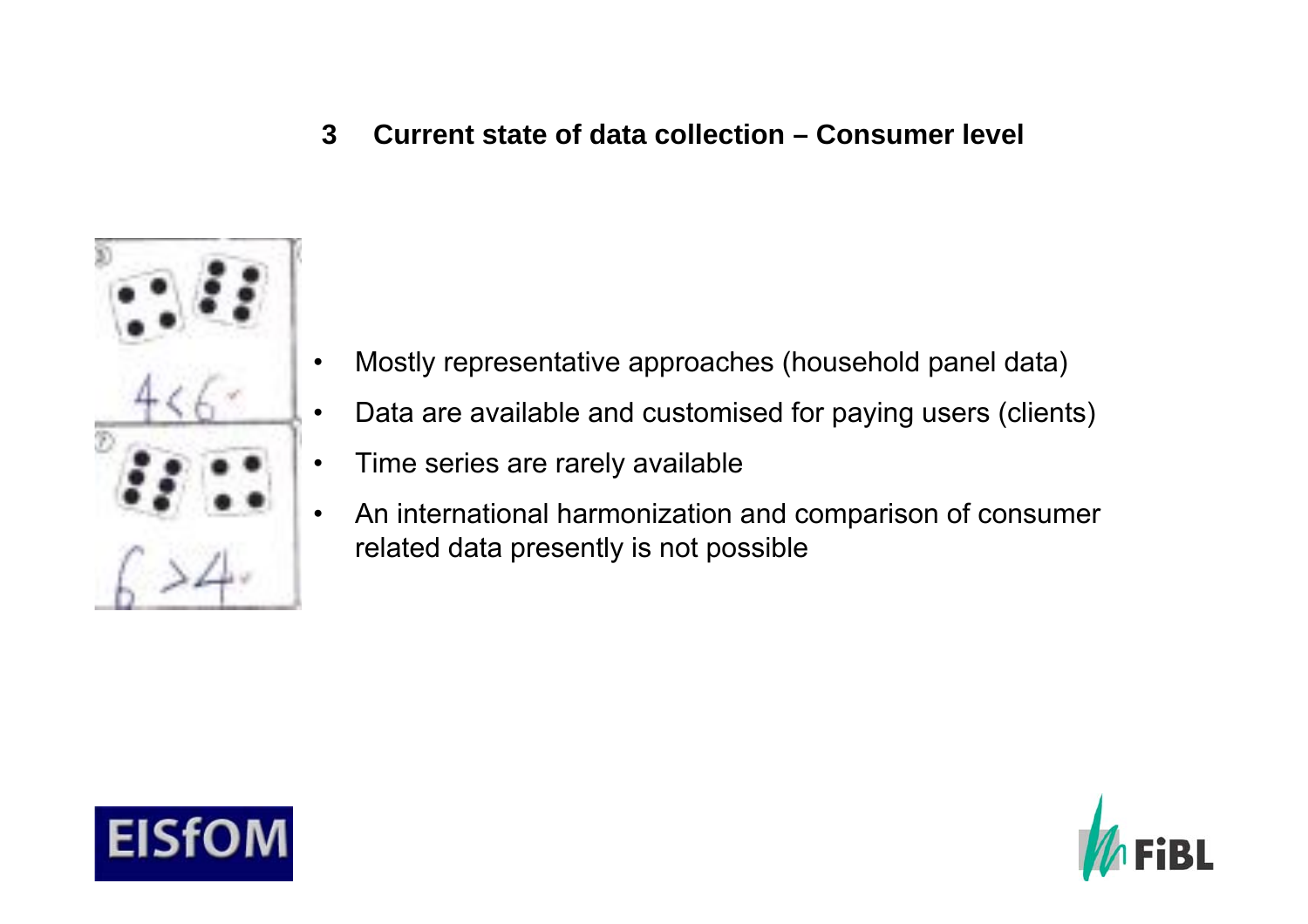# **European Information System for Organic Markets: Project Communication**

Helga Willer, FiBL





**www.eisfom.org**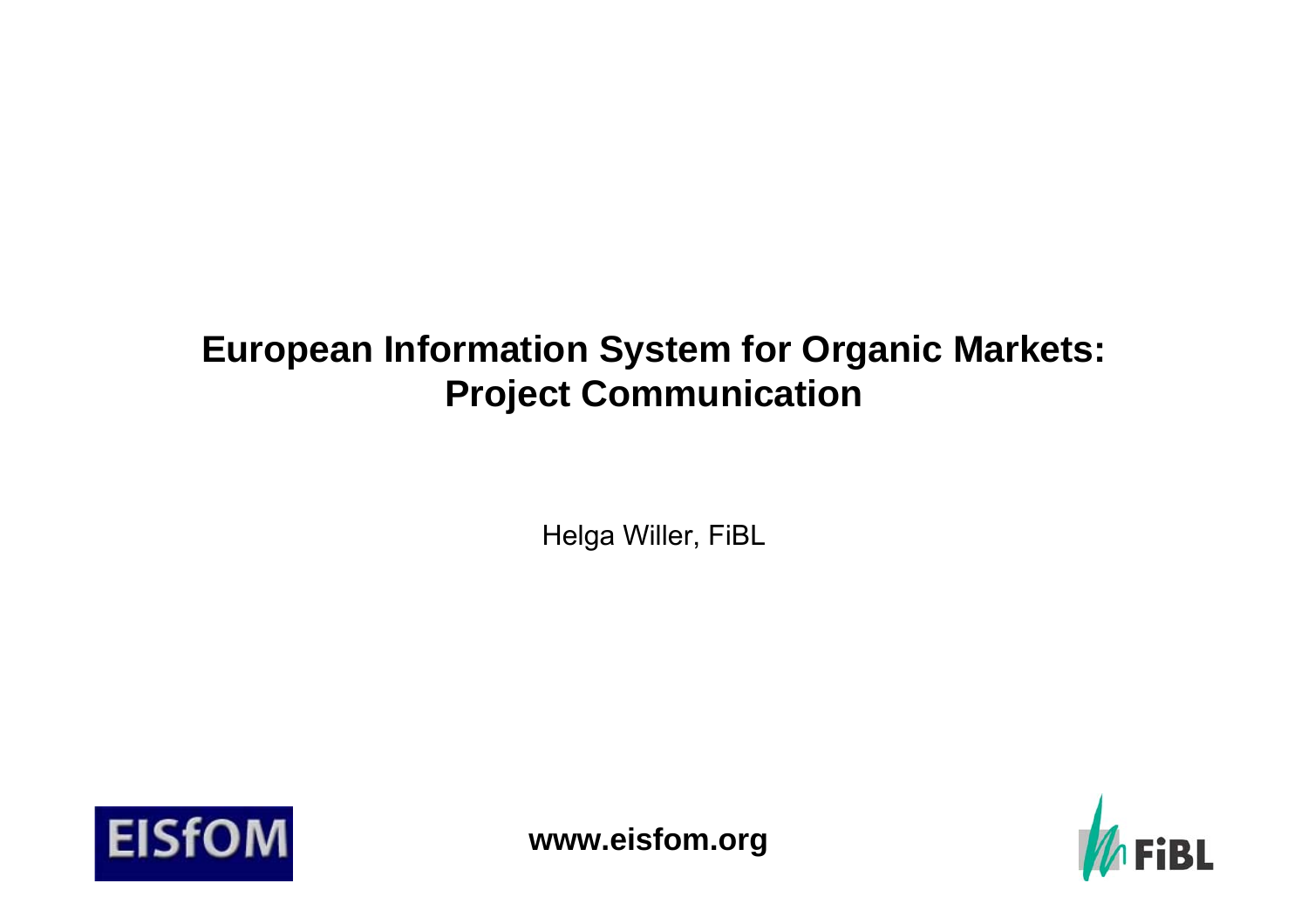# **The EISFOM Internet Site**

# **www.eisfom.org**

 $\bullet$ **Project Information**

**EISf** 

- $\bullet$  **Download of Project Publications**
	- *Proceedings Development of a European Information System for Organic Markets - Improving the Scope and Quality of Statistical Data. Proceedings of the 1st EISfOM European Seminar, held in Berlin, 26-27 April, 2004*
	- *Report Data collection and processing systems (DCPS) for conventional and for organic markets, including country reports*
	- *Report on proposals for the development, harmonisation and quality assurance of organic data collection and processing systems (DCPS)*
- $\bullet$  **Relevant Links : Access to major sources of statistical information on organic farming**





**www.eisfom.org**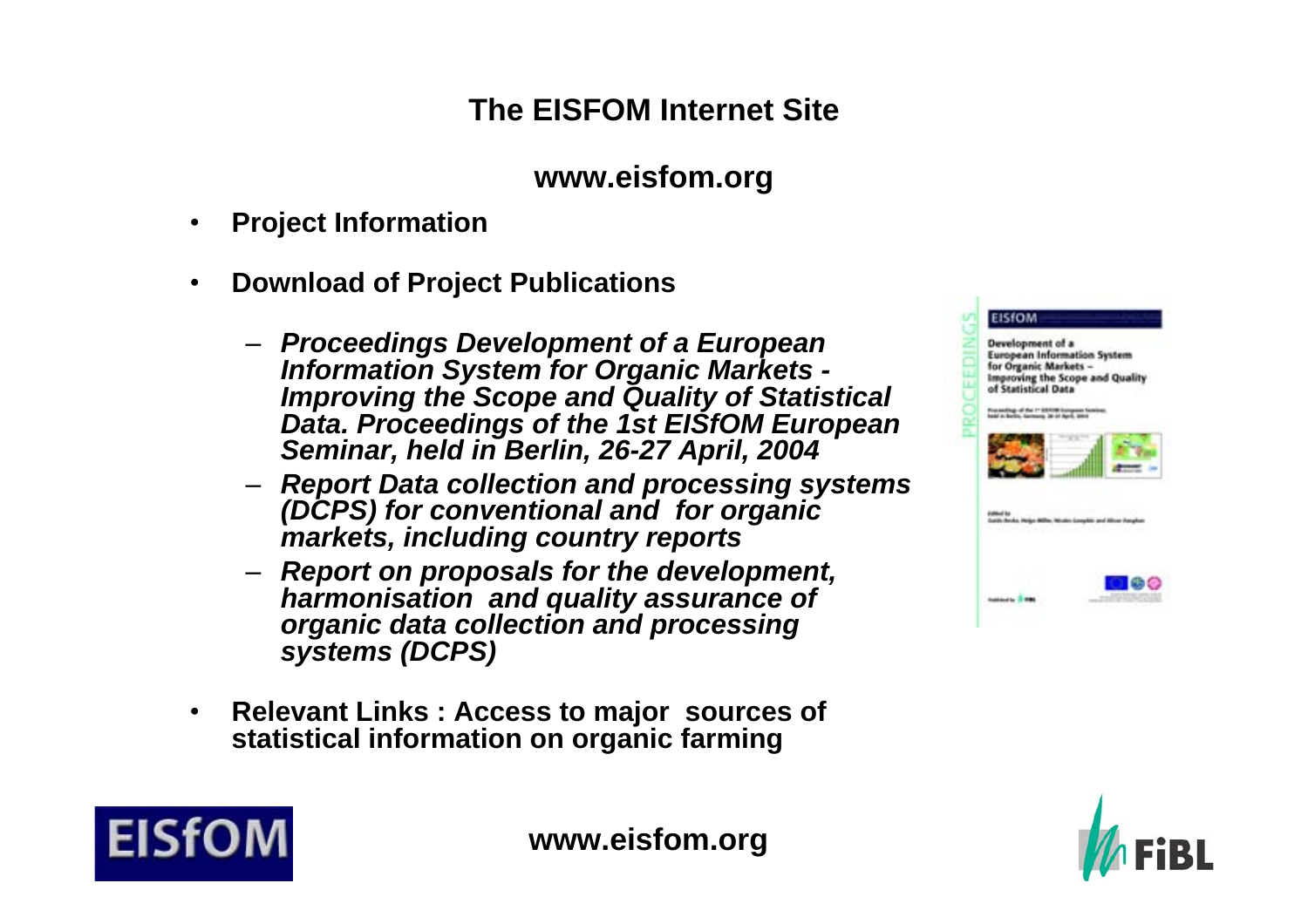# **The EISFOM Member Net www.eisfom.org**



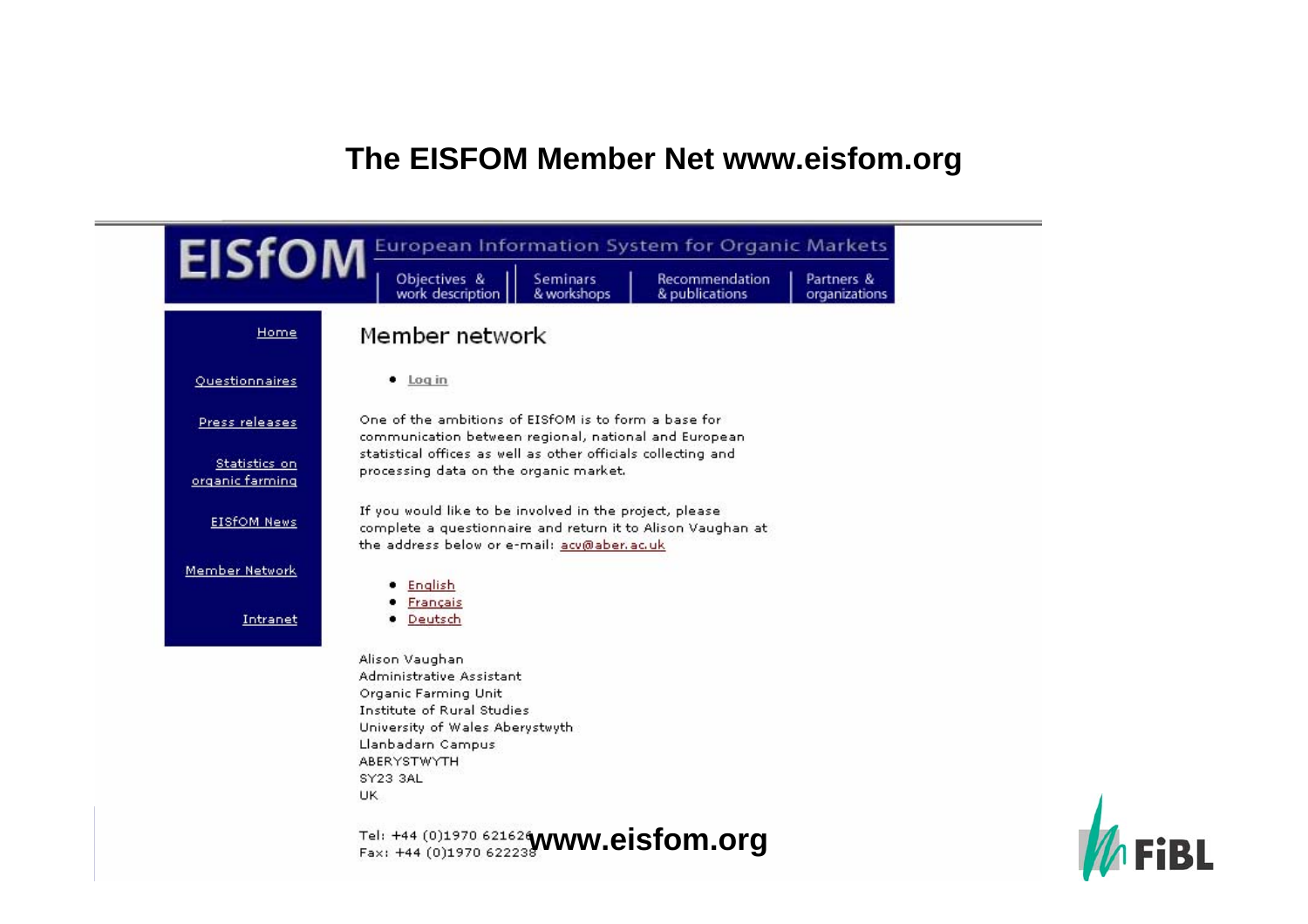# **The EISFOM Discussion Forum**

- **1. Farm production**
- **2. Farm incomes**
- **3. Prices (various levels)**
- **4. Trade (incl. import/export data)**
- **5. Consumer/retailer data**
- **6. Supply balances**
- **7. General**

# **Join the discussion list by registering via http://www.eisfom.org/logmember.html**



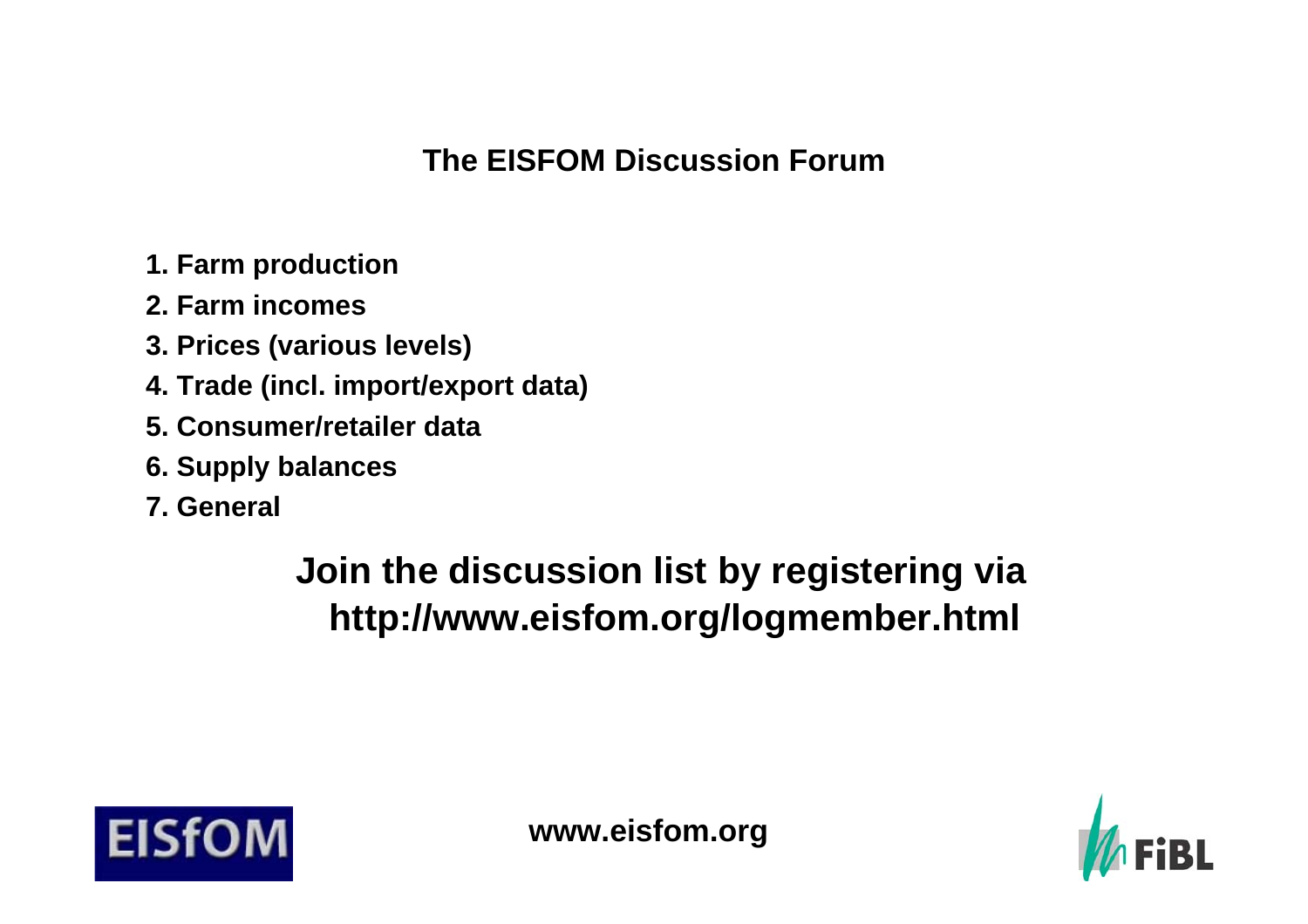**The next EISFOM Seminar, November 2005 in Brussels**

- • **2nd EISFOM European Seminar : A Framework for a European Information System for Organic Markets**
- **10./11. November 2005 in Brussels, further info [www.eisfom.org](http://www.eisfom.org/)**
- •**Aim of the second EISFOM Seminar:**

**Consultation with national and international agencies and stakeholders, so that full support for final EISFOM-proposals can be achieved.** 



**www.eisfom.org**

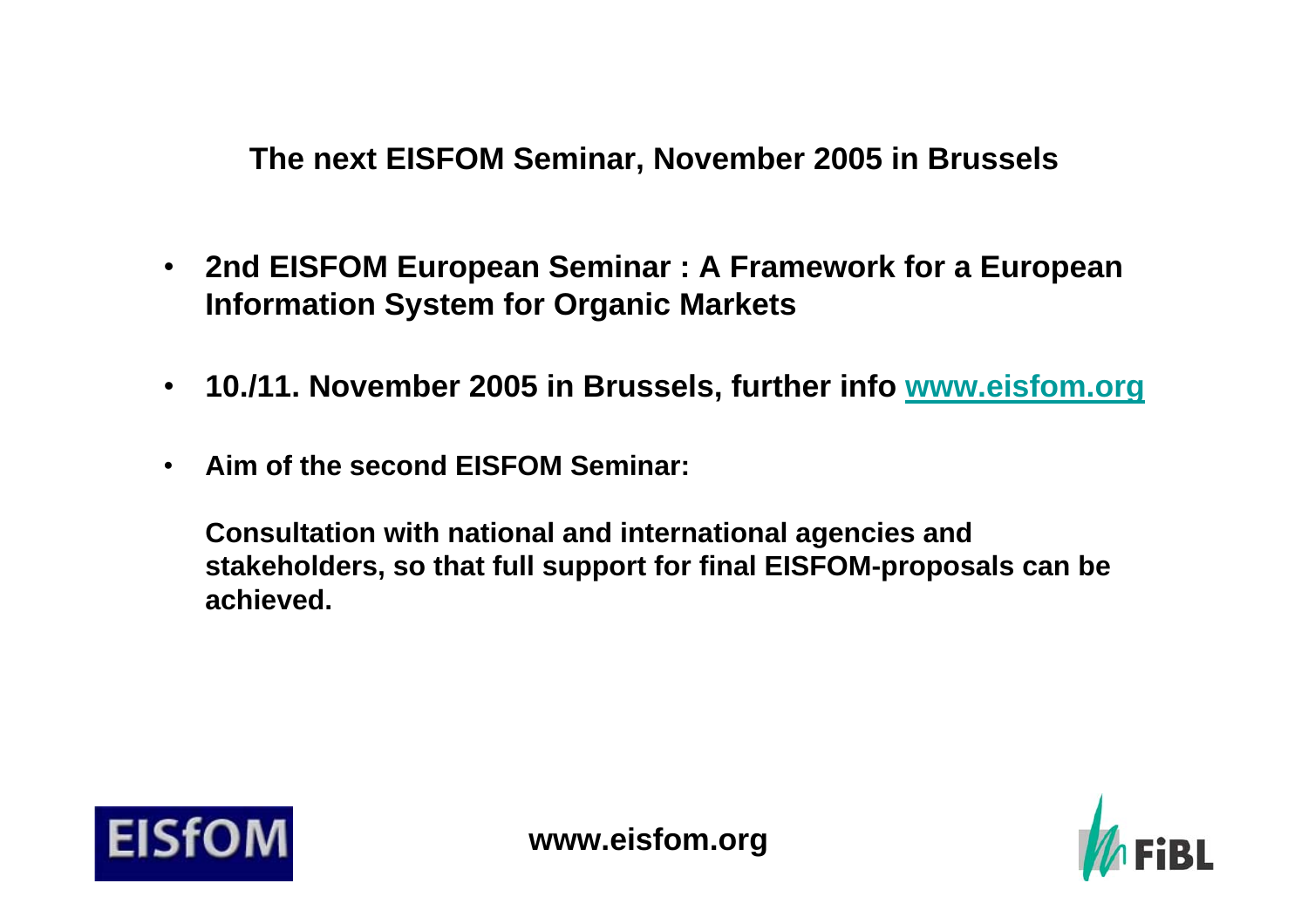# **Relevant steps until November**

- **1. Identification of the current status of organic farming statistics in 32 European countries (Country Reports; finalized)**
- **2. Compilation of ideas for potential improvements (First Seminar in Berlin 2004; finalized)**
- **3. Evaluation of ideas through a series of national pilot studies (ongoing)**
- **4. Establishment of recommendations**
- **5. Discussion of recommendations (to start now, via the EISFOM member net; see presentation by Ulrich Hamm)**
- **6. Identify proposals to be discussed at the Seminar in Brussels**



**www.eisfom.org**

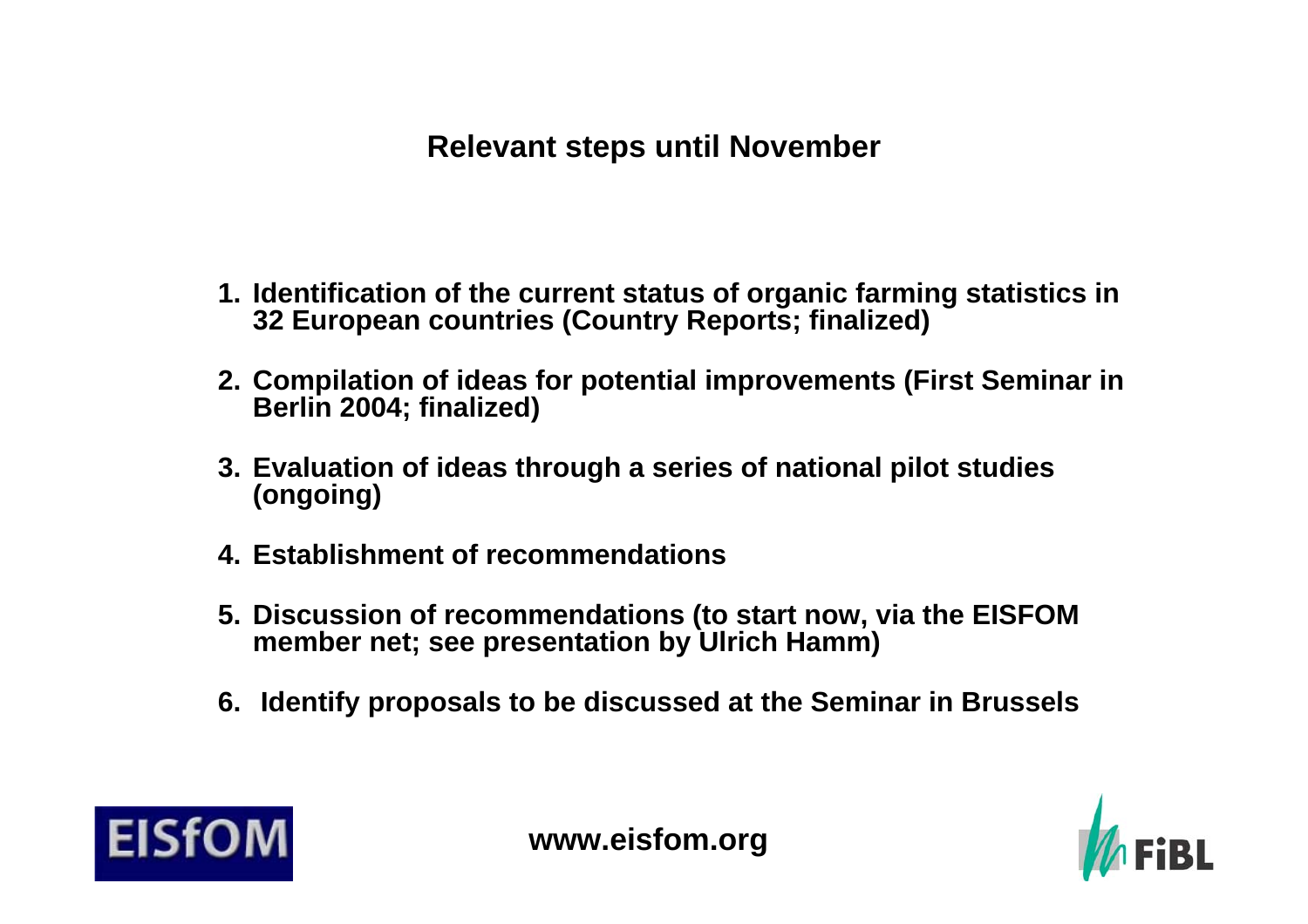# **Organic Market Data Collection in Europe Current State and Prospects**

**Prof. Dr. Ulrich Hamm**

- **1Importance of statistics on organic markets in future**
- **2 Recommendations how to build up international market statistics**
- **3 Conclusions**



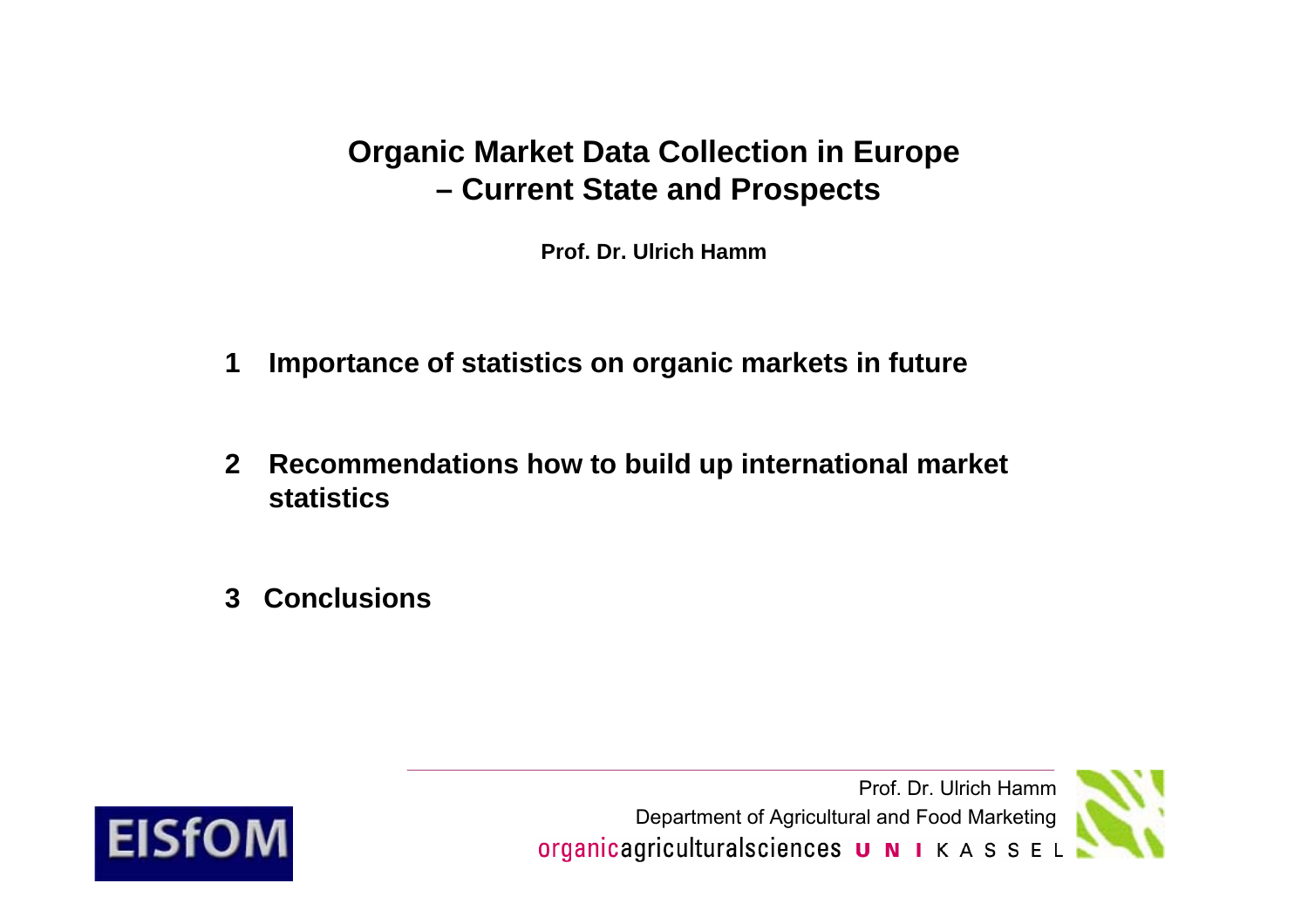**1Importance of statistics on organic markets in future**

**Market overview becomes more complicated with**

• **strong market growth** 

**(quick changes of demand and supply surpluses)**

• **increasing international trade**

**(demand surplus in one country, supply surplus in another)**

• **price transparency due to different origins, standards and qualities**

**(prices do not signalise surplus and shortages due to growing price differentiation)**



Prof. Dr. Ulrich Hamm Department of Agricultural and Food Marketingorganicagriculturalsciences **U N I** K A S S E L

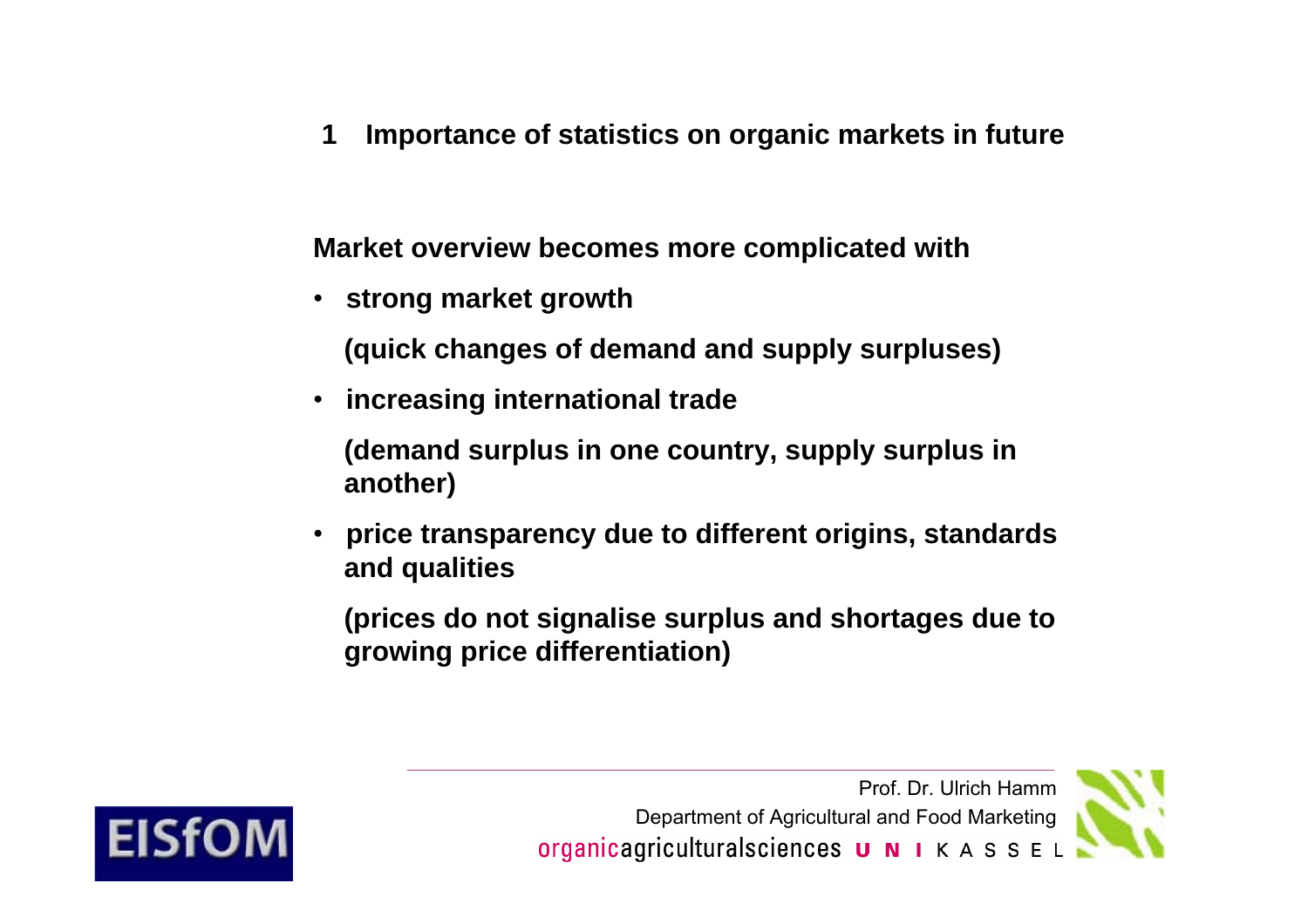**1Importance of statistics on organic markets in future**

**Market actors need valid data on the development of**

- **production and consumption**
- •**imports and exports**
- **producer and consumer prices**

**to plan investigations.**

**Policy makers need valid data on the development of**

- **production and consumption**
- •**producer and consumer prices**

**to evaluate and govern (market) policy measures**



Prof. Dr. Ulrich Hamm Department of Agricultural and Food Marketingorganicagriculturalsciences **U N I** K A S S E L

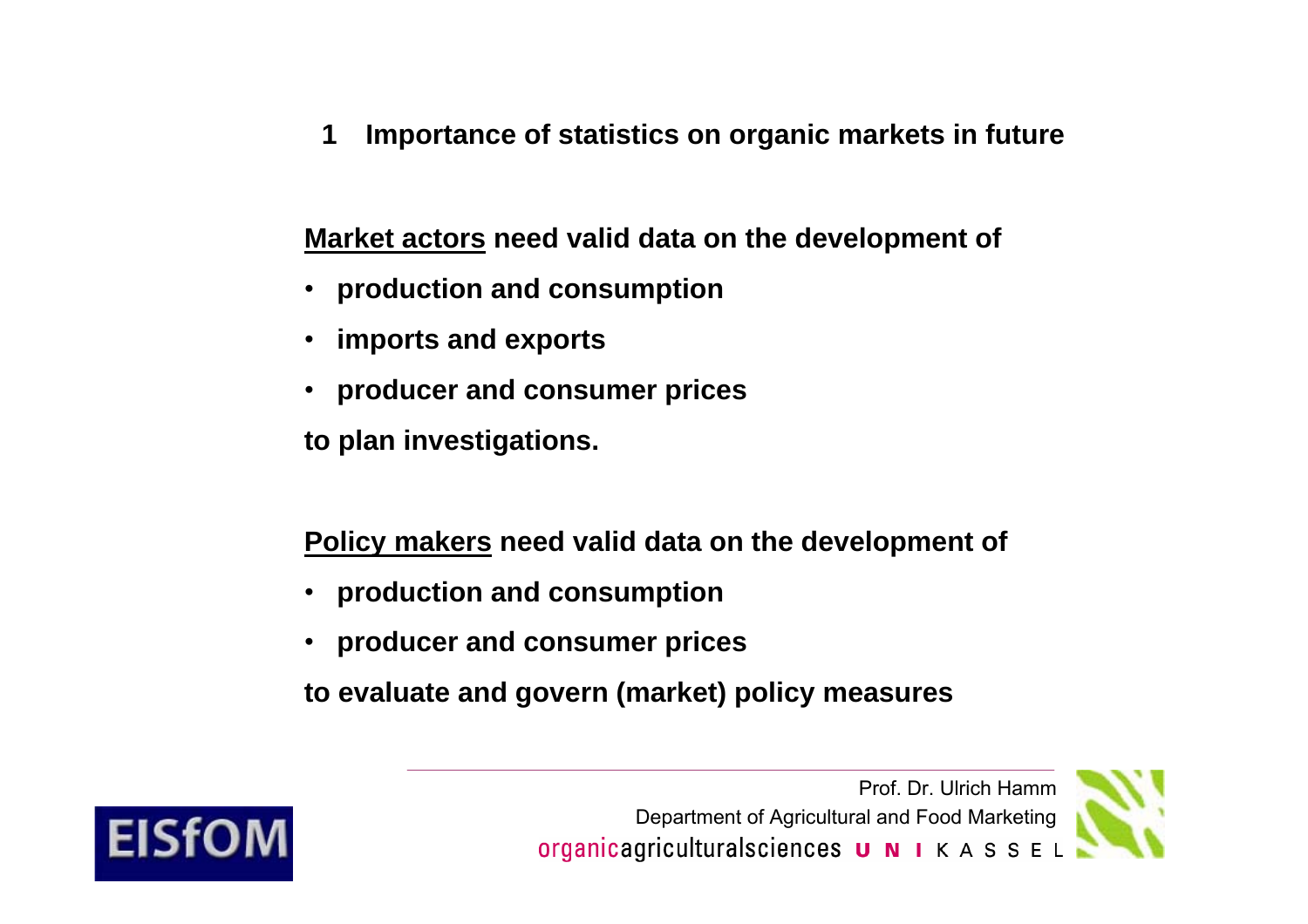- **2 Recommendations how to build up international market statistics**
- **2.1 Data on organic production**

**Approach 1 (building on existing statistics)**

- ► **statistics on organic area and animals stocks (Eurostat) combined with**
- ► **data on organic yields from book keeping statistics as the Farm Accountancy Data Network (FADN)**

# **Problems:**

- **FADN data are not representative for organic farms (enlargement needed)**
- **animal production is hard to generate from stock data**
- **timeliness (data are often not up-to-date)**



Prof. Dr. Ulrich Hamm Department of Agricultural and Food Marketingorganicagriculturalsciences  $\boldsymbol{u}$   $\boldsymbol{N}$   $\boldsymbol{i}$   $\boldsymbol{K}$   $\boldsymbol{A}$   $\boldsymbol{S}$   $\boldsymbol{S}$   $\boldsymbol{E}$   $\boldsymbol{L}$ 

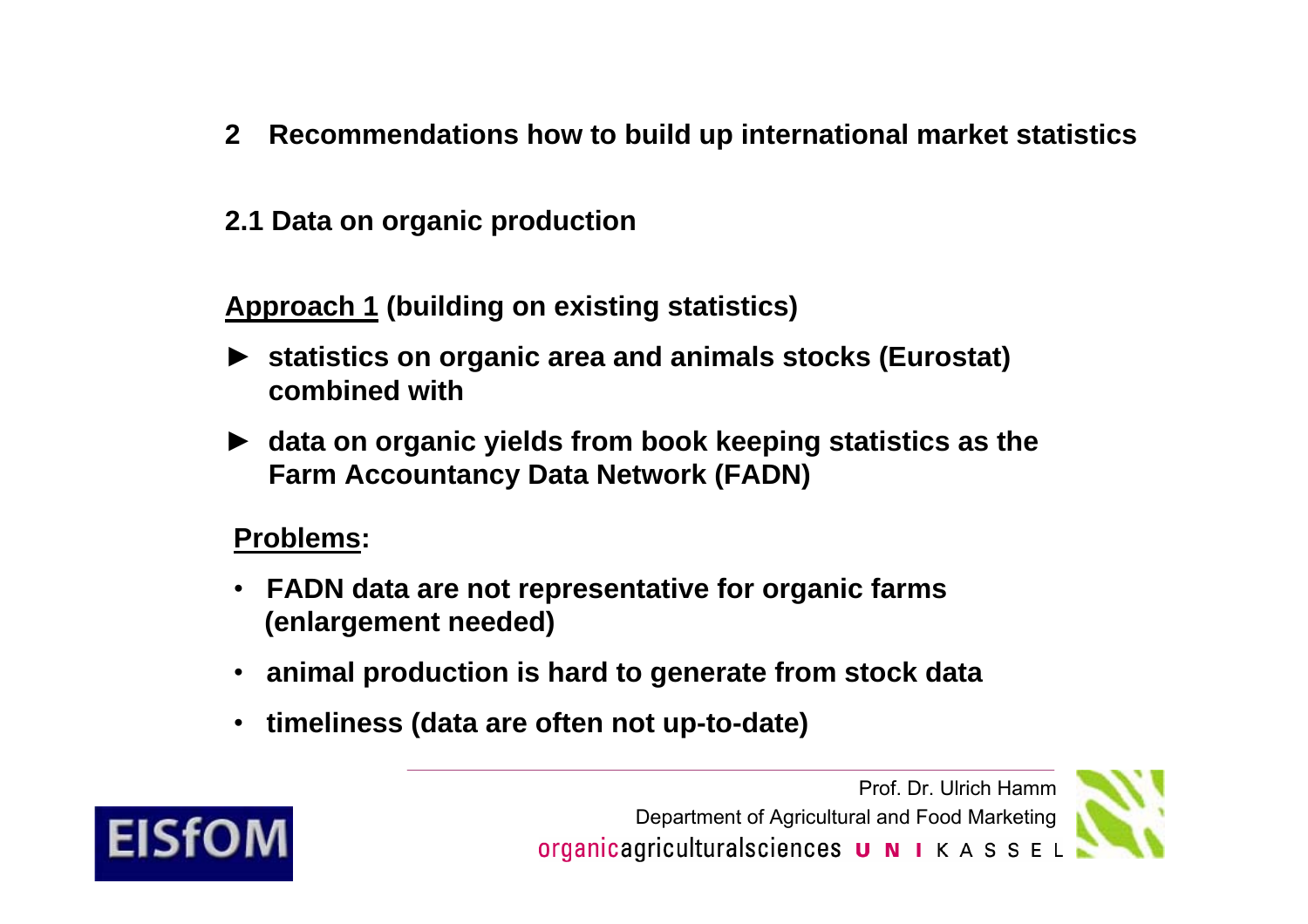- **2 Recommendations how to build up international market statistics**
- **2.1 Data on organic production**

**Approach 2 (generating new statistics)**

► **obligation for all certifying bodies to report production data from organic farms in the same systematics (new law)**

# **Problems:**

- • **most certifying bodies are private (quality assurance of reported data needed)**
- **in some countries there are several certifying bodies (for harmonisation, uniform electronic data collection toods needed)**
- **additional workload for certifying bodies (question of funding)**



Prof. Dr. Ulrich Hamm Department of Agricultural and Food Marketingorganicagriculturalsciences  $\boldsymbol{u}$   $\boldsymbol{N}$   $\boldsymbol{i}$   $\boldsymbol{K}$   $\boldsymbol{A}$   $\boldsymbol{S}$   $\boldsymbol{S}$   $\boldsymbol{E}$   $\boldsymbol{L}$ 

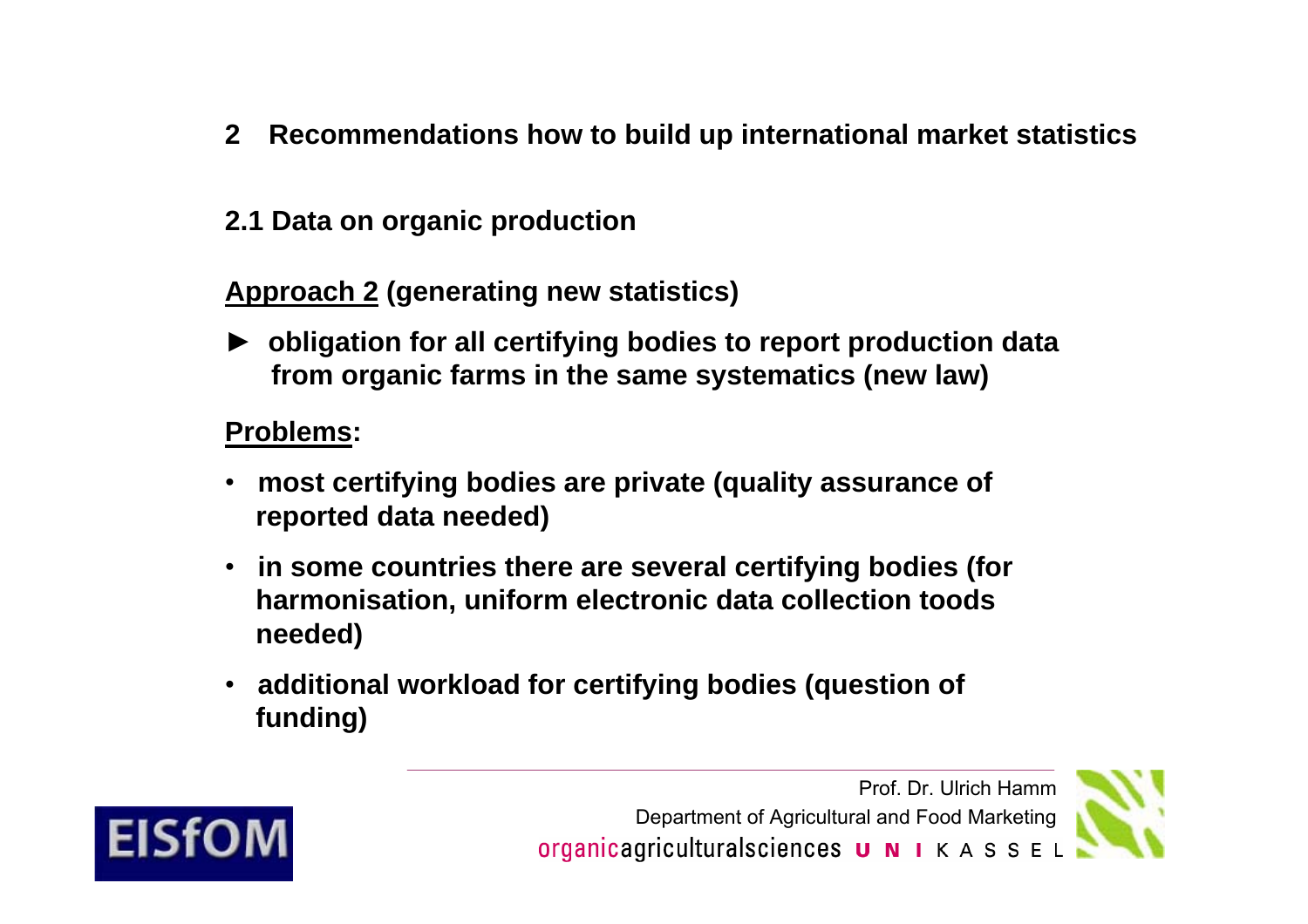**2.2 Data on organic processing and wholesaling**

**No data available, therefore generation of new statistics**

► **obligation for all certifying bodies to report data in the same systematics (new law)**

**Problems:** 

**as mentioned before**



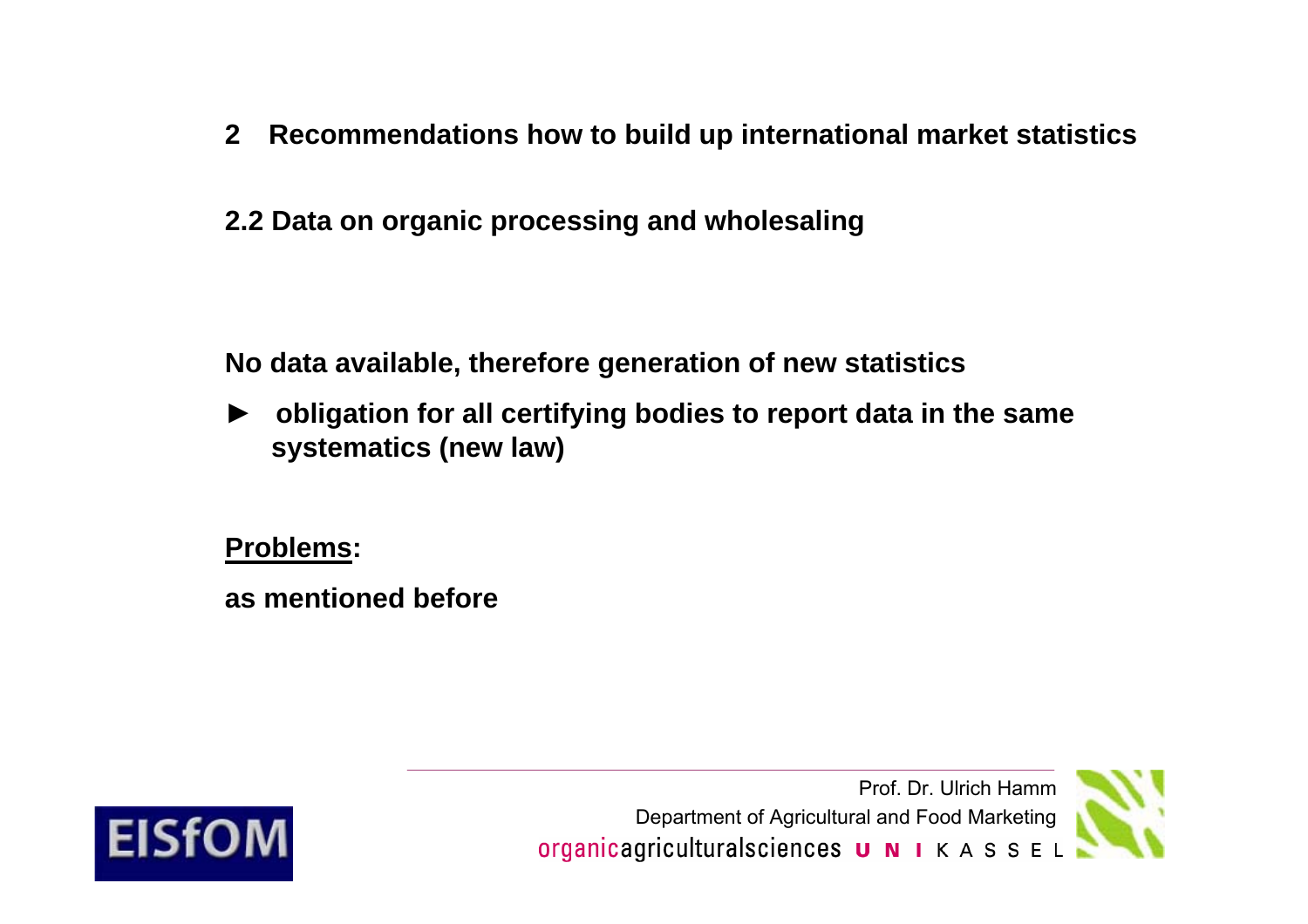- **2 Recommendations how to build up international market statistics**
- **2.3 Data on sales of organic products as organic**

**No data available and not included in certifying process, therefore generation of new statistics**

► **representative survey of farmer organisations, processors and wholesalers**

# **Problems:**

• **additional survey causes high costs**



Prof. Dr. Ulrich Hamm Department of Agricultural and Food Marketingorganicagriculturalsciences **U N I** K A S S E L

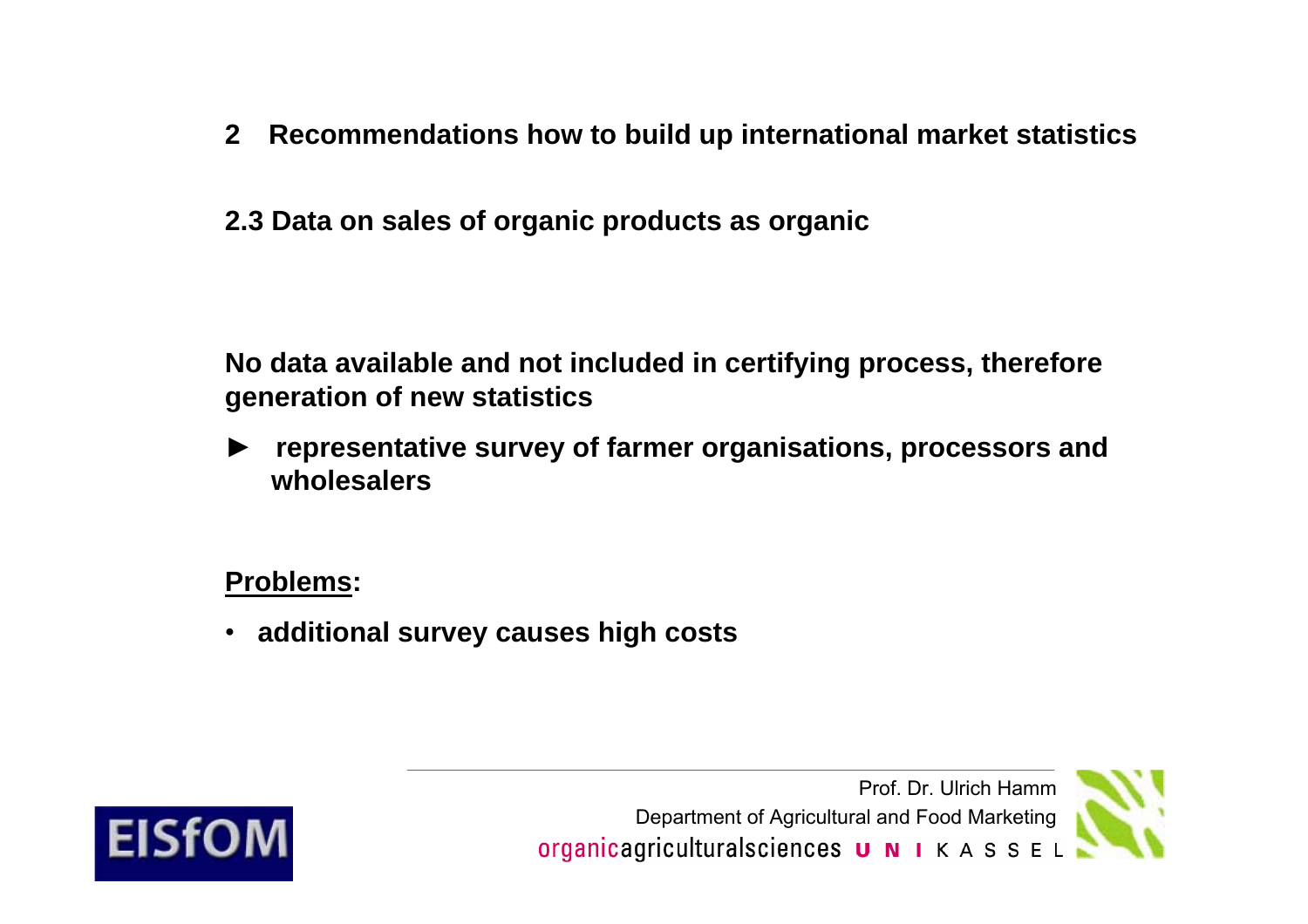# **2.4 Data on international trade of organic products**

**No data available and not included in certifying process, therefore generation of new statistics**

► **adding an additional column "organic/non-organic" in national import and export statistics of agricultural products**

# **Problems:**

- **additional costs**
- **timeliness (data are often not up-to-date)**



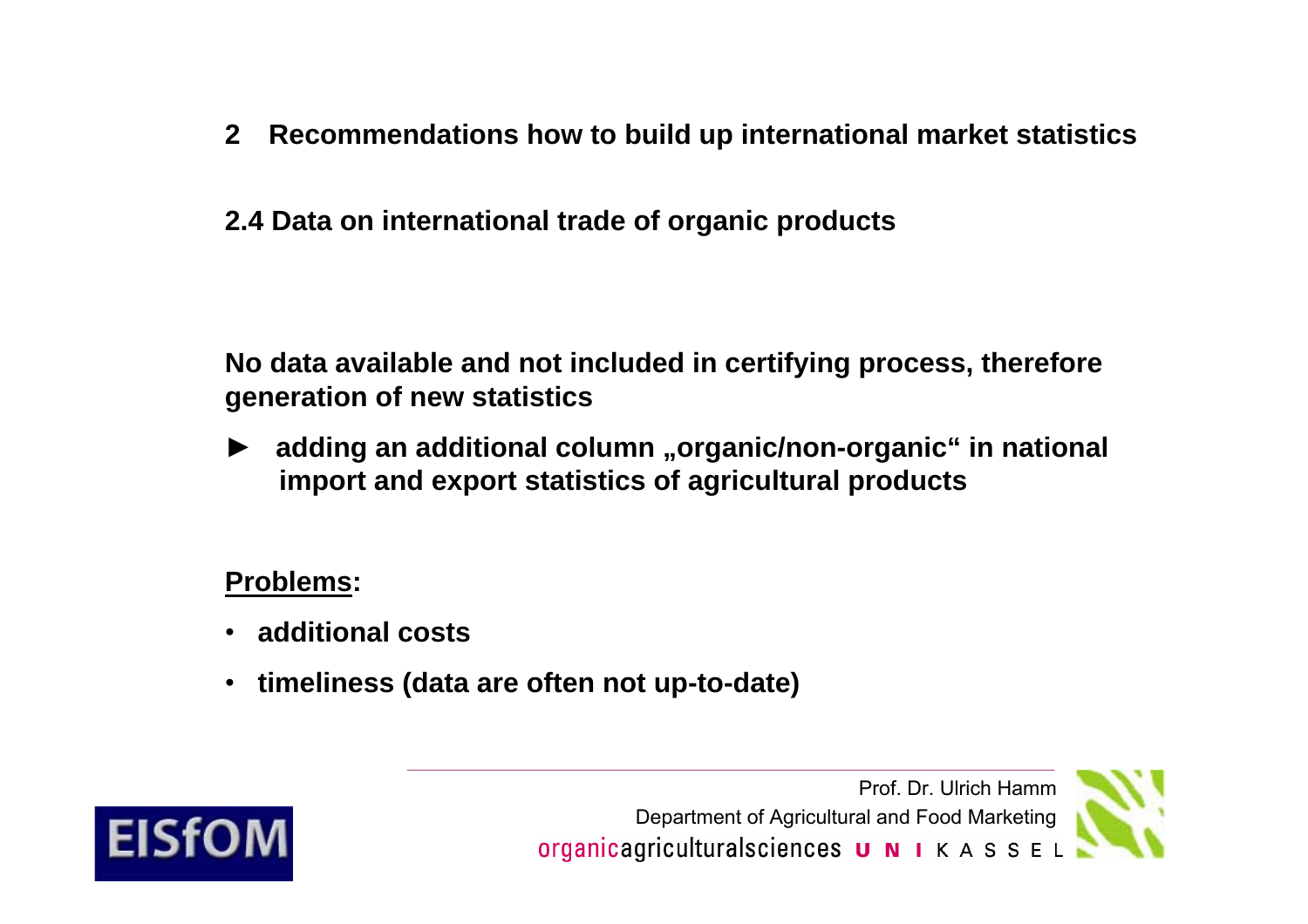# **2.5 Data on organic consumption**

**Approach 1 (using the before mentioned statistics, if built up)** 

**production**

- **+ imports**
- **exports**
- **sales of organic products as conventional**
- **= consumption (leaving stocks unconsidered)**

# **Problems:**

• **international trade data are published with a time-lag of up to two years**



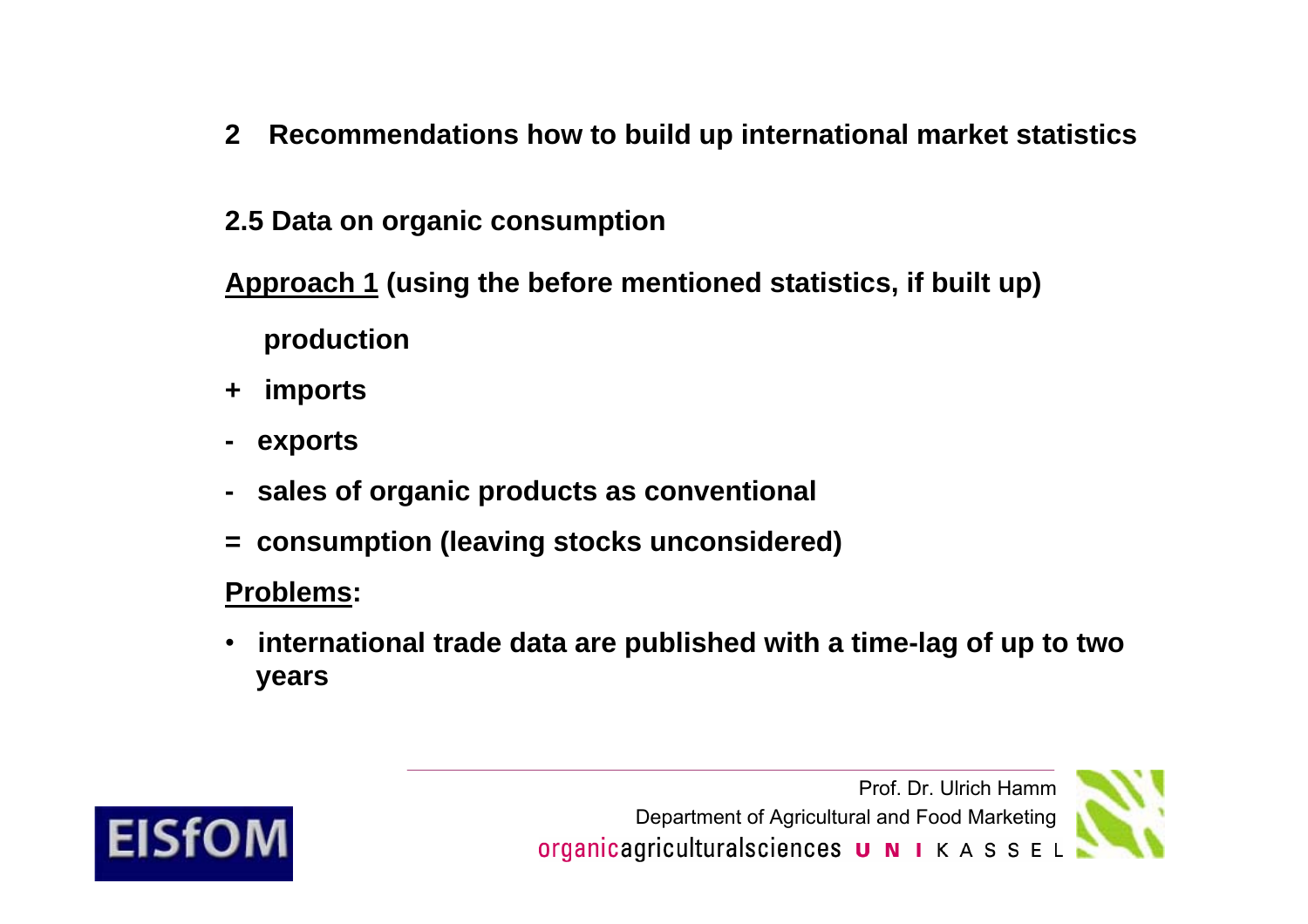# **2.5 Data on organic consumption**

### **Approach 2:**

► **using data of retailer or household panels of private market research institutes (as AC Nielsen, GfK, etc.)**

### **Problems:**

**EISfOM** 

- ►**high costs for buying data from big market research companies**
- ► **coverage of retail panels (usually only conventional supermarket chains; hard discounters, natural food shops, health food shops, bakeries, butchers, etc. are not usually included) and identification of organic products (EAN codes must be known, problems with unpacked organic products)**
- ► **coverage of household panels (usually not included: foreigners) and lots of coding mistakes in diaries (example: free range eggs are seen as organic)**
- ► **not included in both panels: restaurants, canteens, etc.**
- ►**harmonisation of data between countries (product groups)**

Prof. Dr. Ulrich Hamm Department of Agricultural and Food Marketingorganicagriculturalsciences **U N I** K A S S E L

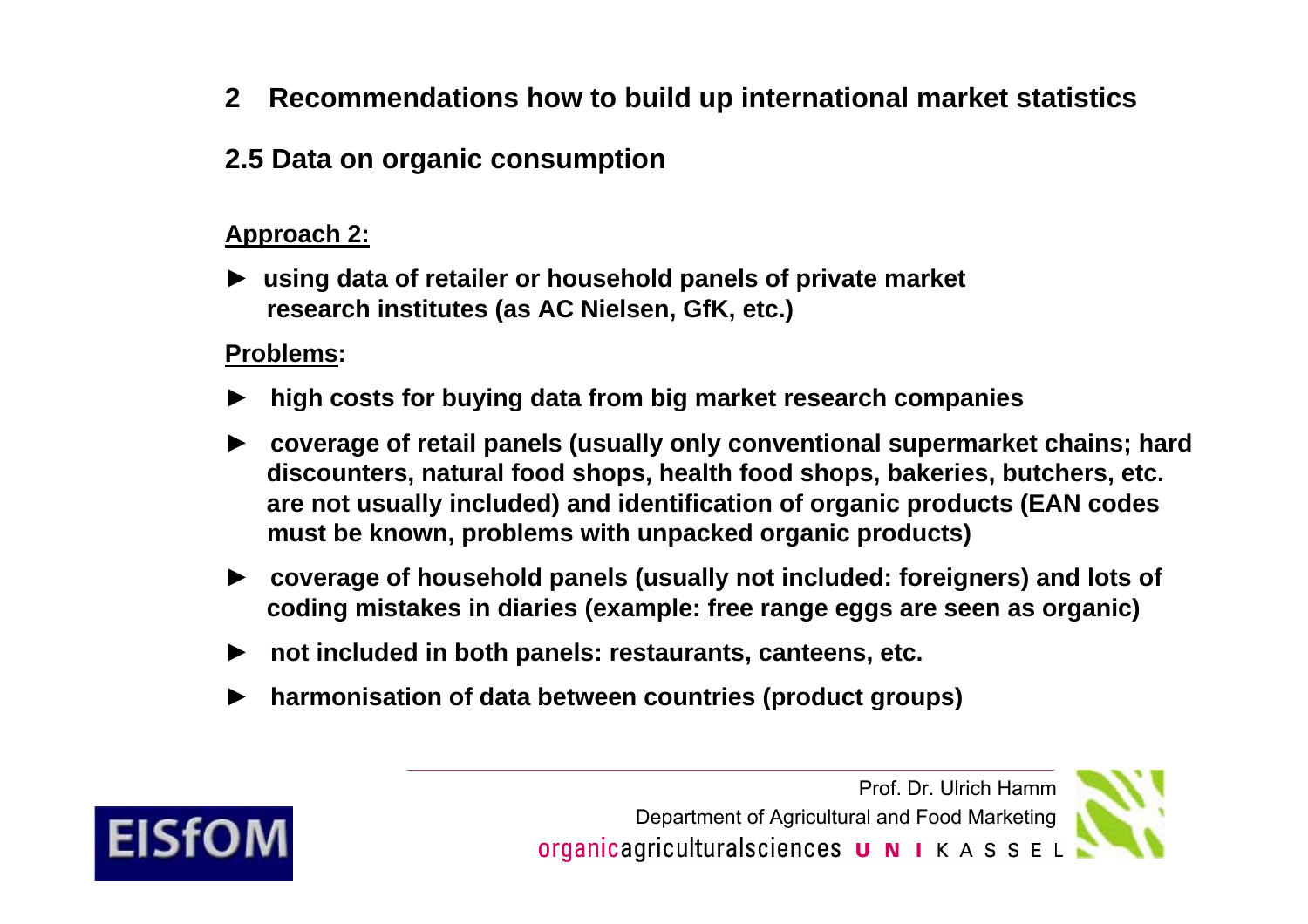# **2.6 Data on organic producer and consumer prices**

### **Approach 1:**

► **using data of existing surveys or panels (FADN for producer prices and panel studies of market research companies for consumer prices)**

### **Problems:**

- ►**representativeness (especially FADN)**
- ►**high costs (especially panel studies)**

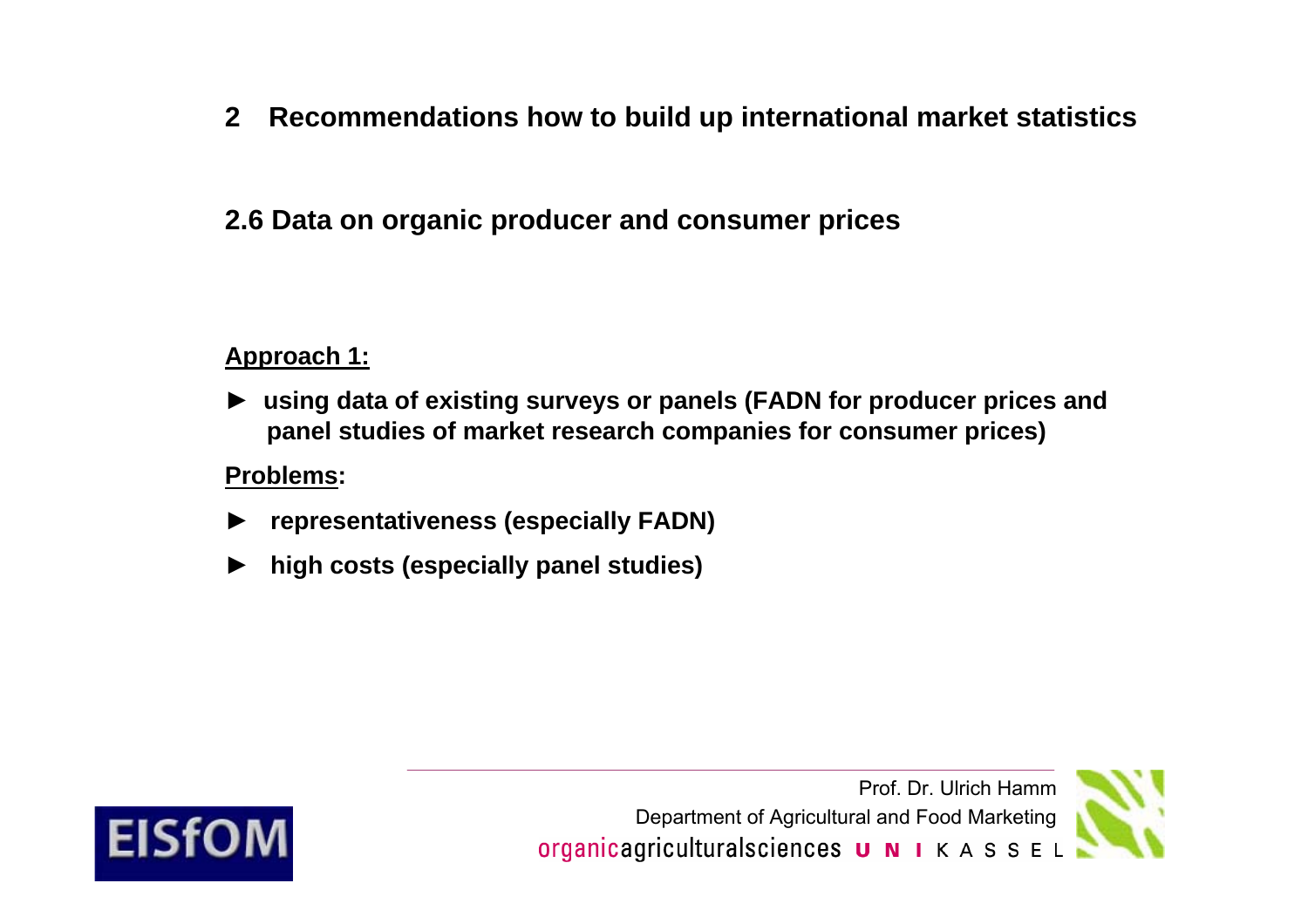# **2.6 Data on organic producer and consumer prices**

### **Approach 2:**

►**generation of new price surveys (as ZMP in Germany)**

#### **Problems:**

- ►**sample size**
- ►**representativeness or high costs**